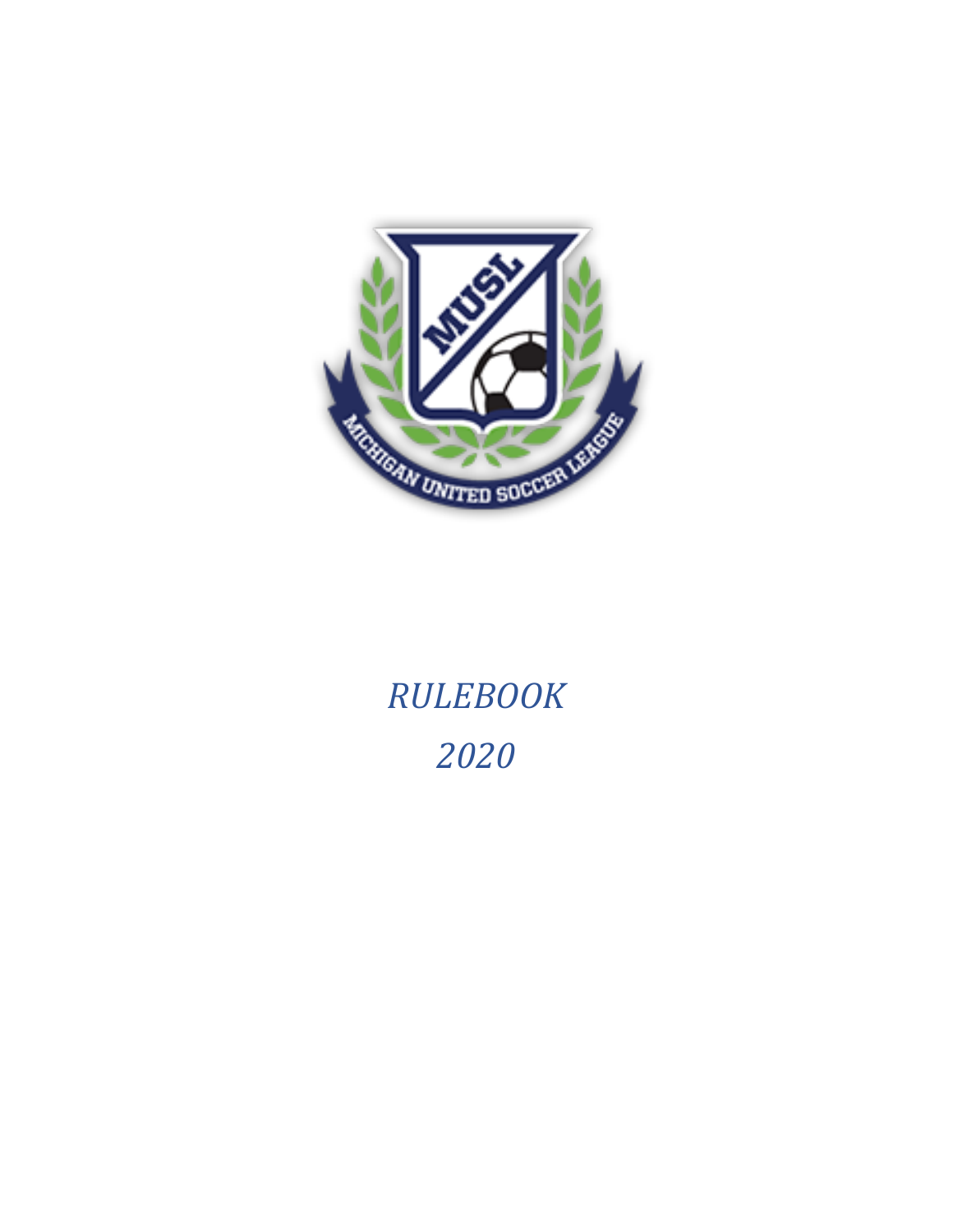

## Mission of the MUSL

- **Serve our Members**
- **Organize Competitions**
- **Commit to Fair Play**
- **Create Friendships**
- Educate our Members
- Respect Referees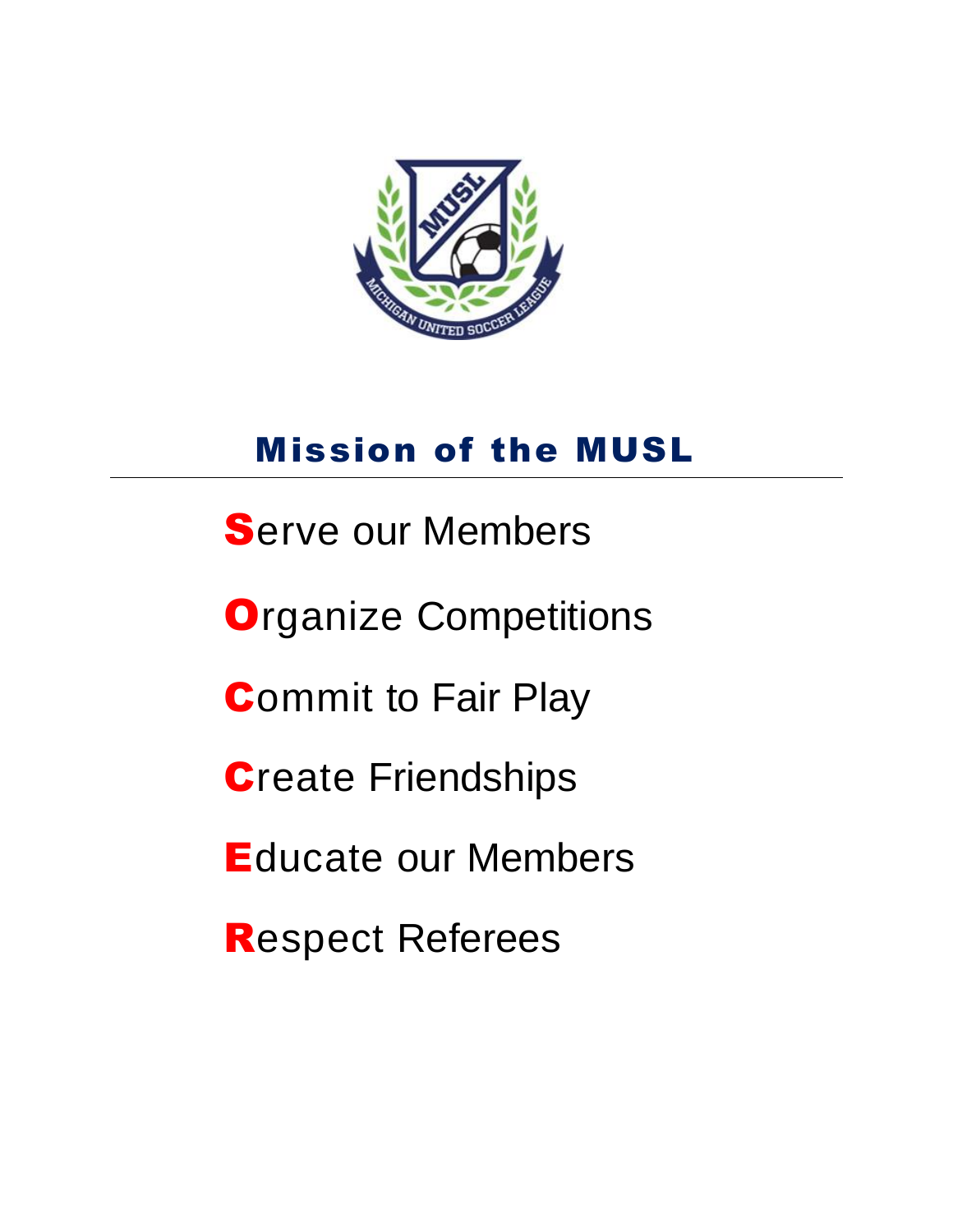<span id="page-2-0"></span>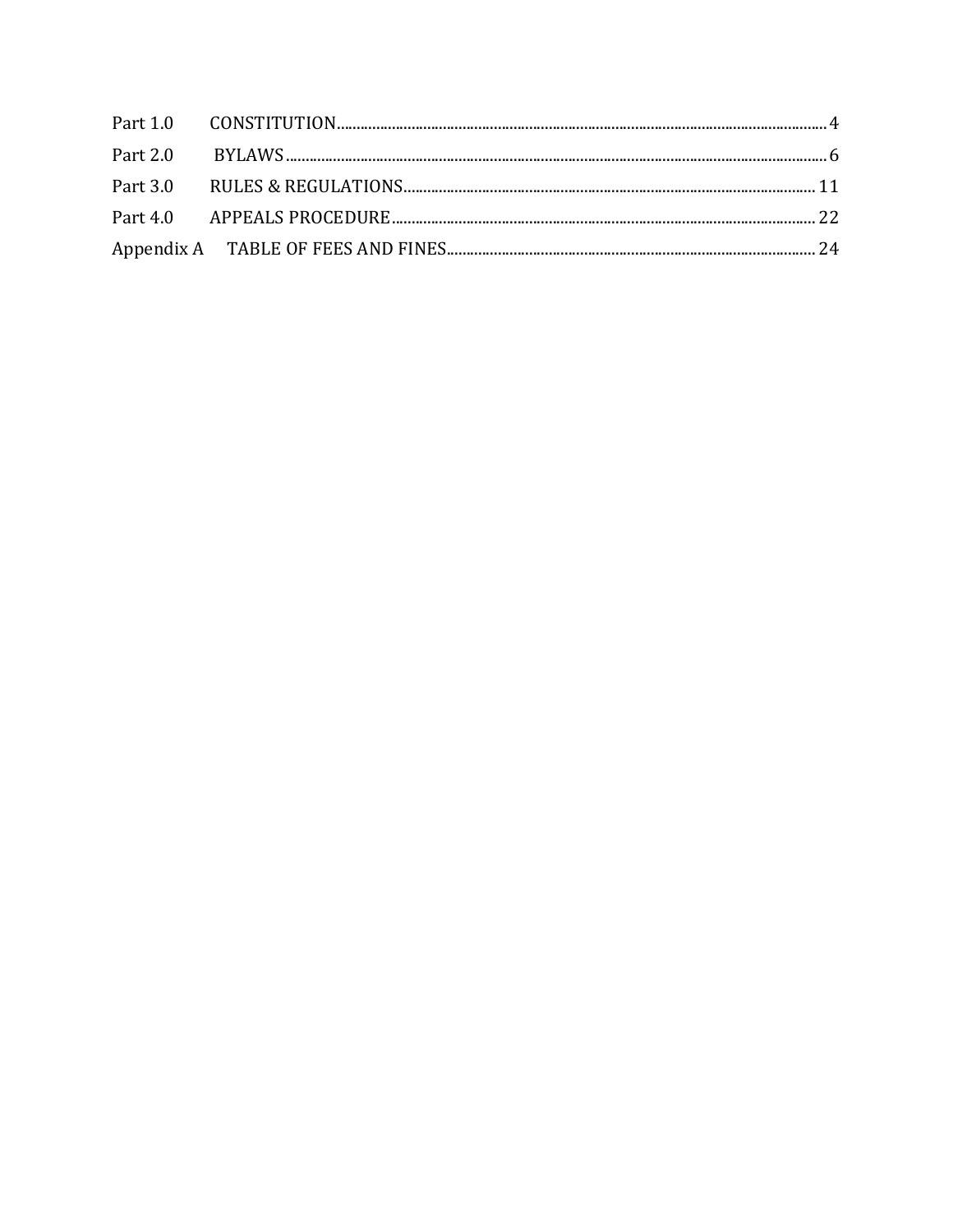#### Part 1.0 CONSTITUTION

#### **1.1 NAME**

1.1.1 The name of this organization shall be the "Michigan United Soccer League" (MUSL), and it shall be incorporated as a non-profit organization under the Laws of the State of Michigan, and the U.S. Internal Revenue Service. The resident agent shall be the Director of Finance.

#### **1.2 PURPOSE**

1.2.1 The purpose of this League shall be the promotion, development, education, and administration of the game of amateur soccer among adult and youth players.

#### **1.3 AFFILIATION**

1.3.1 This League shall be affiliated with the Michigan Soccer Association (MSA) subject to review and renewal at each Annual General Membership Meeting (AGM).

#### **1.4 GOVERNANCE**

- 1.4.1 This League shall be governed by its Constitution, Bylaws, and Rules and Regulations, except where these are superseded by the MSA and/or the United States Adult Soccer Association (USASA).
- 1.4.2 The governing authority of this league shall be vested in a Board of Directors whose powers shall be enumerated in the Bylaws.
- 1.4.3 The Executive Committee of this league shall consist of (1) a President, (2) a Vice President, (3) a Secretary, (4) a Director of Finance, and (5) a Registrar.
- 1.4.4 The Board of this League shall consist of five (5) members of the Executive Committee and (6) a Director of Statistics, (7) a Director of Discipline, (8) a Director of Competition, (9) a Director of Technology, and (10 & 11) two Directors at Large.

#### **1.5 MEMBERSHIP**

- 1.5.1 Membership in this League shall be open to any player or team without regard to race, color, religion, sex, or national origin and as further defined in the Bylaws.
- 1.5.2 Requests for new team membership must be received by the Director of Competition by the first Managers Meeting, accompanied by an annual Team Affiliation Fee and a Performance Bond. Membership will be granted to any team after the above conditions are met and the Board has given its approval.
- 1.5.3 The Board shall not recommend a new team for membership until the team can show that it has a home field available, has an acceptable disciplinary record, and demonstrated financial responsibility.
- 1.5.4 All teams registered with the MUSL must comply with its Constitution, Bylaws, and Rules and Regulations. Receipt by the Director of Competition of a team's annual registration form, signed by the official team representative, shall constitute agreement of such team to this rule. Any breach of the agreement may result in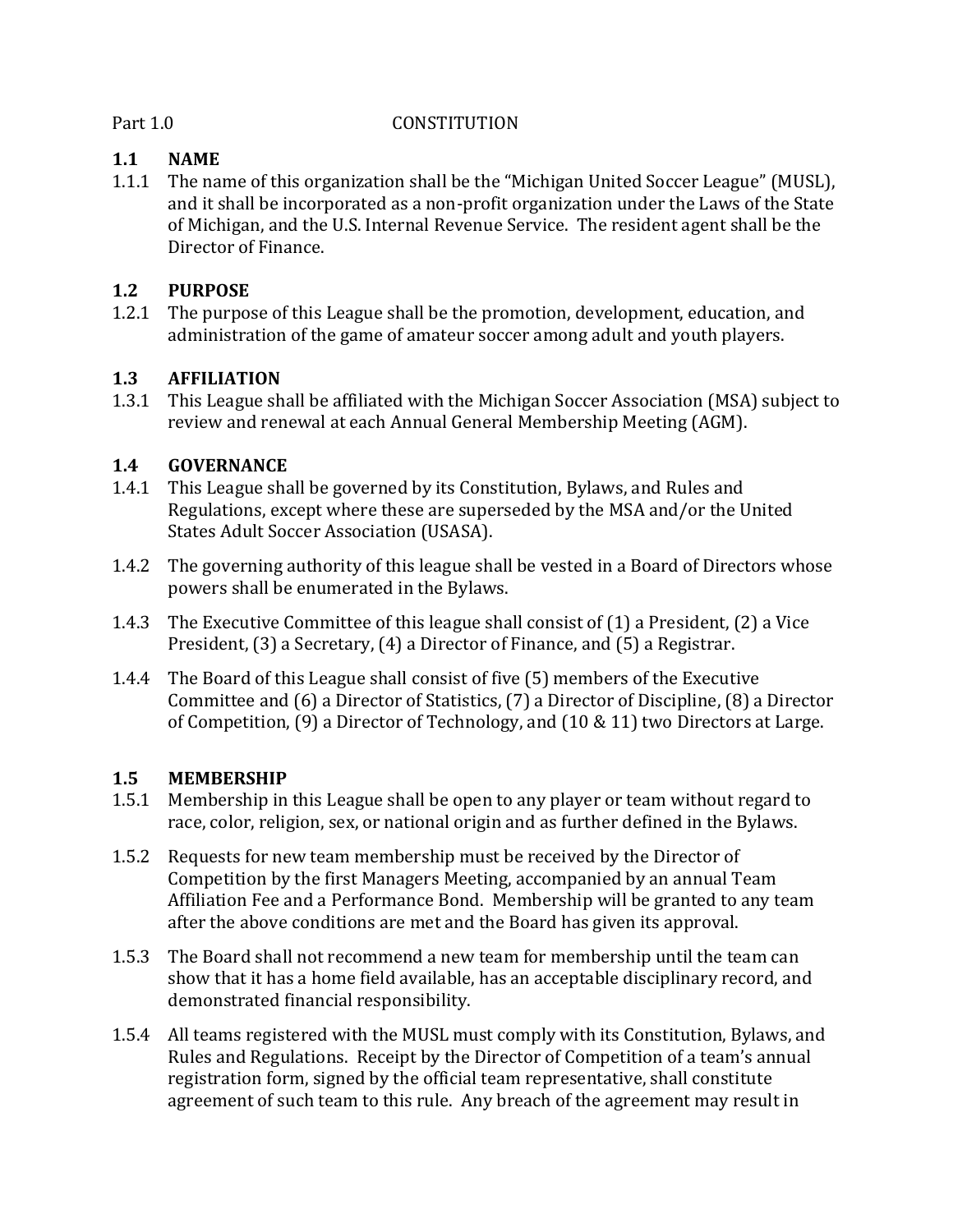dismissal from the league. The Board reserves the right to deny membership to any team or player to preserve the common good of the league.

#### **1.6 MEETINGS**

1.6.1 The League shall hold meetings as provided in the Bylaws.

#### **1.7 DISSOLUTION**

- 1.7.1 If this Michigan United Soccer League intends to, or by law is compelled, to dissolve or terminate its existence, it shall immediately inform the Michigan Soccer Association.
- 1.7.2 If the continued existence of the League cannot be achieved, the taxes and secured creditors shall be paid off with the available funds of the League to the extent possible, and the remaining assets of the League, if any shall, be equally distributed among the members in good standing.

#### **1.8 AMENDMENTS**

- 1.8.1 Amendments to the Constitution may be made at any regular MUSL Membership Meeting. The amendments must be in writing and received by the Secretary at least thirty (30) days prior to the meeting. A two-thirds (2/3) majority of the membership present is required for adoption.
- 1.8.2 Amendments from the floor will be considered only at the Annual General Membership Meeting and require a two-thirds (2/3) majority of the members for adoption.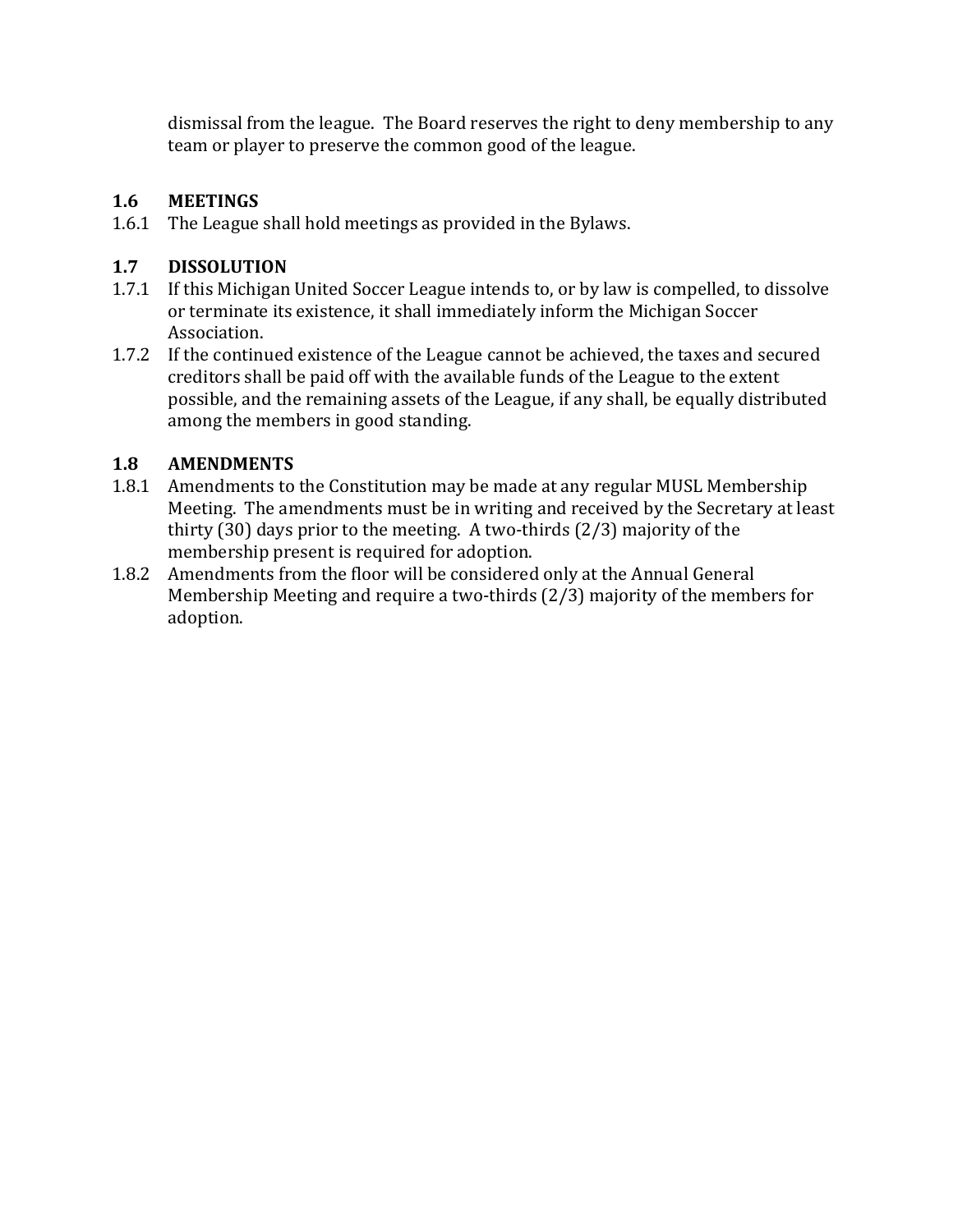#### <span id="page-5-0"></span>**Part 2.0 BYLAWS**

#### **2.1 MEETINGS**

- 2.1.1 Board meetings shall be held every month or as needed. Meeting times and places will be determined at the convenience of the Board.
- 2.1.2 Membership meetings shall be held prior to the start of any season. Notification of such meetings shall be given to all League members at least fourteen (14) days prior to such a meeting via email.
- 2.1.3 The agenda for all meetings shall be as follows:
	- a) Call to order
	- b) Roll call
	- c) Adoption of the minutes of the previous meeting
	- d) Correspondence
	- e) Visitors
	- f) Reports
		- 1) President
		- 2) Vice President
		- 3) Secretary
		- 4) Director of Finance
		- 5) Registrar
		- 6) Director of Statistics
		- 7) Director of Discipline
		- 8) Director of Competition
		- 9) Director of Technology
		- 10) Directors at Large
		- 11) Committee Chairs
		- 12) Outside Services
	- g) Old Business
	- h) New Business
		- 1) Election of Officers including trustees (at AGM only)
		- 2) Adoption of Budges (at AGM only)
		- 3) Consideration of rule changes
		- 4) Consideration of renewal of affiliation with the MSA (at AGM only)
	- i) For the Good of the Game
	- j) Adjournment
- 2.1.4 "Roberts Rules of Order" latest edition shall govern the conduct of all meetings.
- 2.1.5 Special meetings may be called by the President upon receipt of a written request from a Board member, or by request of at least ten (10) team representatives. Such request shall be in writing, providing the reason for requesting such a meeting, addressed to the Secretary, and mailed to the address of the League.
- 2.1.6 The League shall hold its Annual General Meeting (AGM) within the month following the last day of the season. Representatives from teams in good standing shall elect Officers of the League, consider approval of the budget, adoption of any changes to the Constitution, Bylaws, and Rules and Regulations, and all other business pertinent to the League.
- 2.1.7 A quorum at the AGM, any Membership and/or special meetings shall consist of a simple majority of the members in good standing.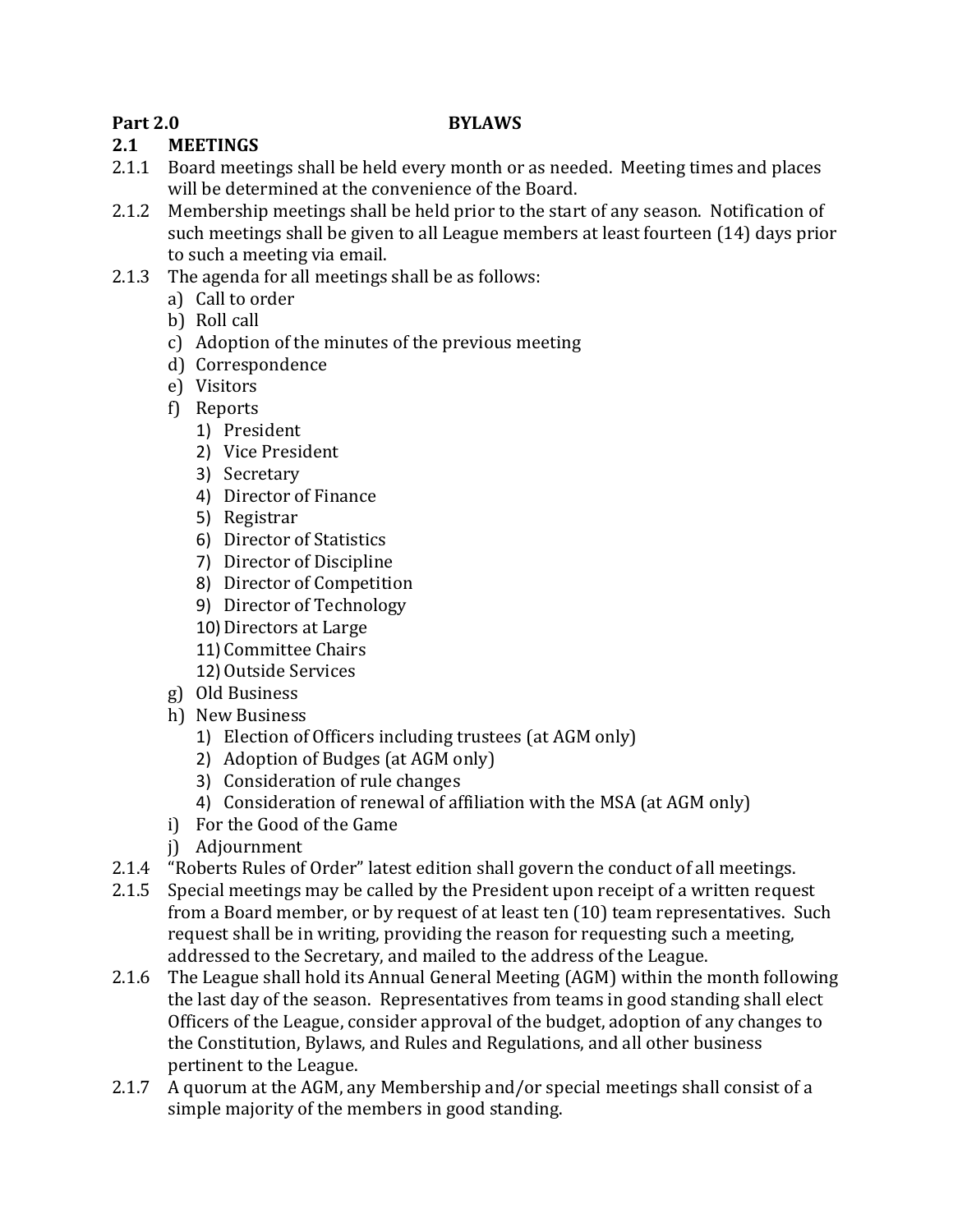- 2.1.8 A quorum for Board Meetings shall be four (4) members in addition to the President. If the Vice President is presiding in the absence of the President, the same rule for a quorum shall be in effect.
- 2.1.9 Committees may be appointed by the President as needed. Chairpersons of committees shall be elected by the committee members. All committee chairpersons will report directly to the Board.
- 2.1.10 Voting:
	- a) Any team which is duly registered with this League and is in good standing shall have the right to one (1) vote at any AGM, membership, or special meeting. Only the team's official representatives or alternate on record with the Registrar shall have the right to cast a team's vote at membership and special meetings, or for the election of officers.
	- b) A team's official representative may delegate their voting rights to a person of his/her choice by means of an email, to be presented to the Secretary prior to the start of the meeting.

#### **2.2 ELECTION OF OFFICERS**

- 2.2.1 Elections of all officers shall take place at the AGM. To be elected, a candidate must be nominated by a member in good standing and receive a majority of the eligible member votes cast.
- 2.2.2 The term of office shall be two (2) years.
- 2.2.3 The President, Secretary, and Directors of Statistics and Discipline shall be elected in even numbered years.
- 2.2.4 The Vice President, Director of Finance, Registrar and the Directors of Competition and Technology shall be elected in odd number years.
- 2.2.5 Board Members shall continue in office until their successors have been duly elected or appointed and, together with the newly elected officers, carry on their duties until the end of the current year.
- 2.2.6 Directors and Officers shall not be personally liable to the League or its members for breach of the Directors' or Officers' fiduciary duty except as provided by statute.
- 2.2.7 The Michigan United Soccer League assumes all liability to any person other than the League or its members for all acts, or omissions of a volunteer Director or Officer, occurring on or after January 1, 1988, committed in the good faith performance of the duties of the Director or Officer.

#### **2.3 DUTIES OF OFFICERS**

- 2.3.1 The **President** shall oversee the affairs of the League and shall preside over all Board and Membership Meeting. They shall:
	- a) Vote at Board Meetings only to break a tie,
	- b) At Membership Meetings, if the President is a team's representative the President must pass the chair to the Vice President before the President may cast his/her team's vote,
	- c) Appoint committees as needed,
	- d) Present the "State of the League" report at the AGM,
	- e) Serve as Ex-Officio member on all committees.
- 2.3.2 The **Vice President**, in the President's absence, shall assume the duties of the President. They shall: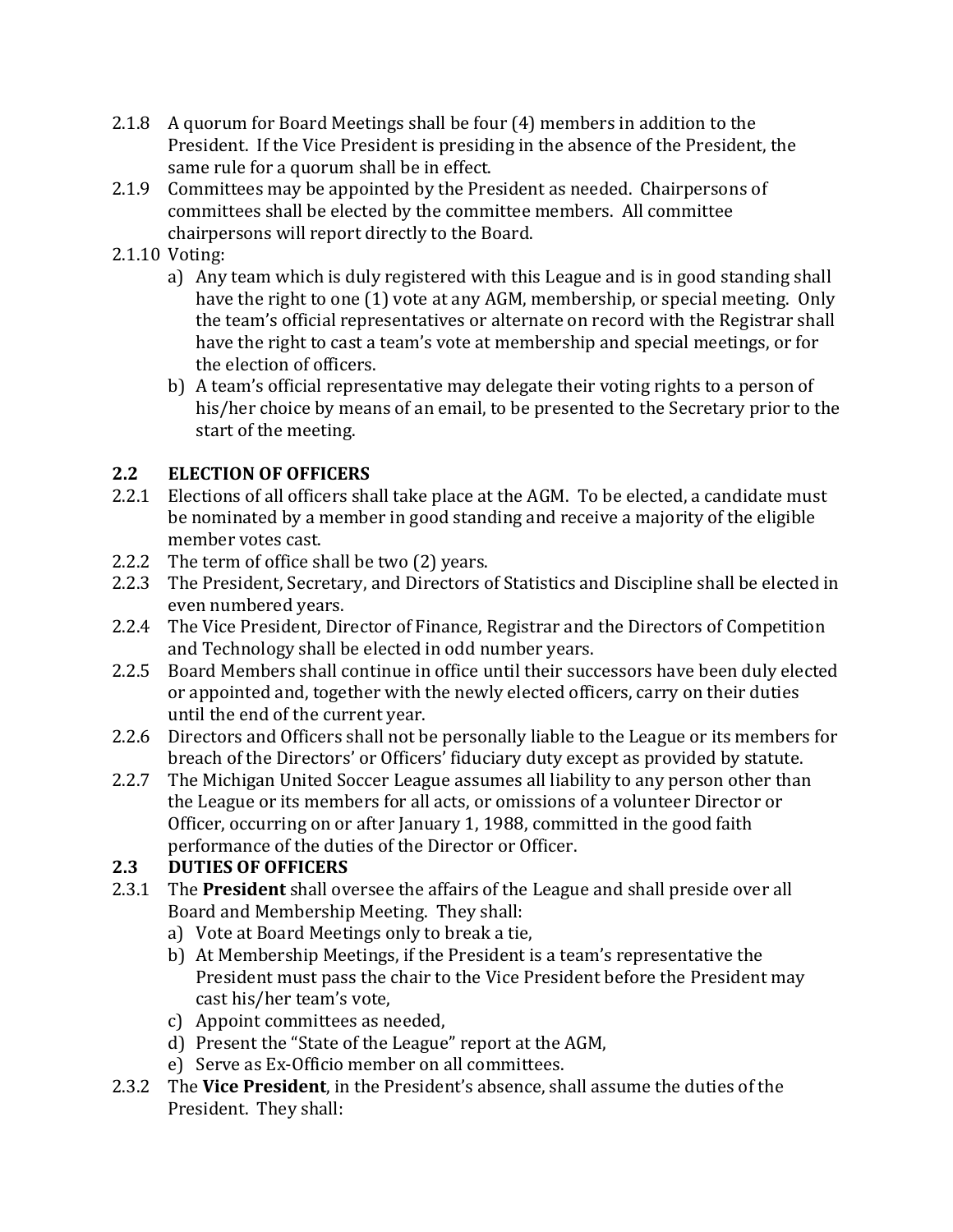- a) Be the League's official representative at the Michigan Soccer Association's meetings,
- b) Attend all non-league functions that are recommended by the Board,
- c) Provide to the Board a complete report of all meetings and functions attended at the next scheduled meeting of the Board,
- d) Serve as the Chairman (Chair) of the Appeals Committee.
- 2.3.3 The **Secretary** shall be responsible for, and maintain a record of all league correspondence, and record the minutes of all Board or Membership meetings.
- 2.3.4 The **Director of Finance** shall maintain all financial records, and bank accounts of the League. They shall:
	- a) Prepare a budget for the next session and submit this budget for the approval of the Membership at the AGM,
	- b) Prepare and submit all documents needed by the State and Federal taxing agencies,
	- c) Prepare an income statement and a balance sheet for submission at the AGM,
	- d) Be responsible for fundraising activities,
	- e) Report the latest bank balances to the Board at each Board Meeting,
	- f) Require the approval of the Board for the opening or closing of any bank accounts on behalf of this League.
- 2.3.5 The **Registrar** shall be responsible for the registration of all players, coaches, or managers. He/she shall be responsible for the maintenance of all registration records, player audit procedures, and the issuance of player pass cards.
- 2.3.6 The **President, Secretary, and Registrar** shall act as an **Emergency Committee** to make decisions that are required immediately. All decisions of this committee are subject to the approval of the Board at its next meeting.
- 2.3.7 The League shall have four (4) Directors whose duties shall be as follows:

#### a) **Director of Statistics**

- This Director shall oversee anything relating to score sheets, including:
- 1) Improvements to forms / procedures,
- 2) Enforcement of form / procedure usage,
- 3) Data entry and tracking of statistics, and
- 4) Follow up on missing score sheets.

#### b) **Director of Discipline**

This Director shall be responsible for all disciplinary issues, including:

- 1) Tracking Cautions and Send-offs (3.11),
- 2) Issuing and enforcing consistent suspensions and maintaining a record of these,
- 3) Tracking / monitoring players with violent conduct infractions,
- 4) Keeping up to date on MSA suspensions,
- 5) Serving on the MSA Disciplinary Committee,
- 6) Monitoring and updating the MUSL Rulebook as necessary,
- 7) Tracking / monitoring team points, and
- 8) Tracking referee reports.
- c) **Director of Competition**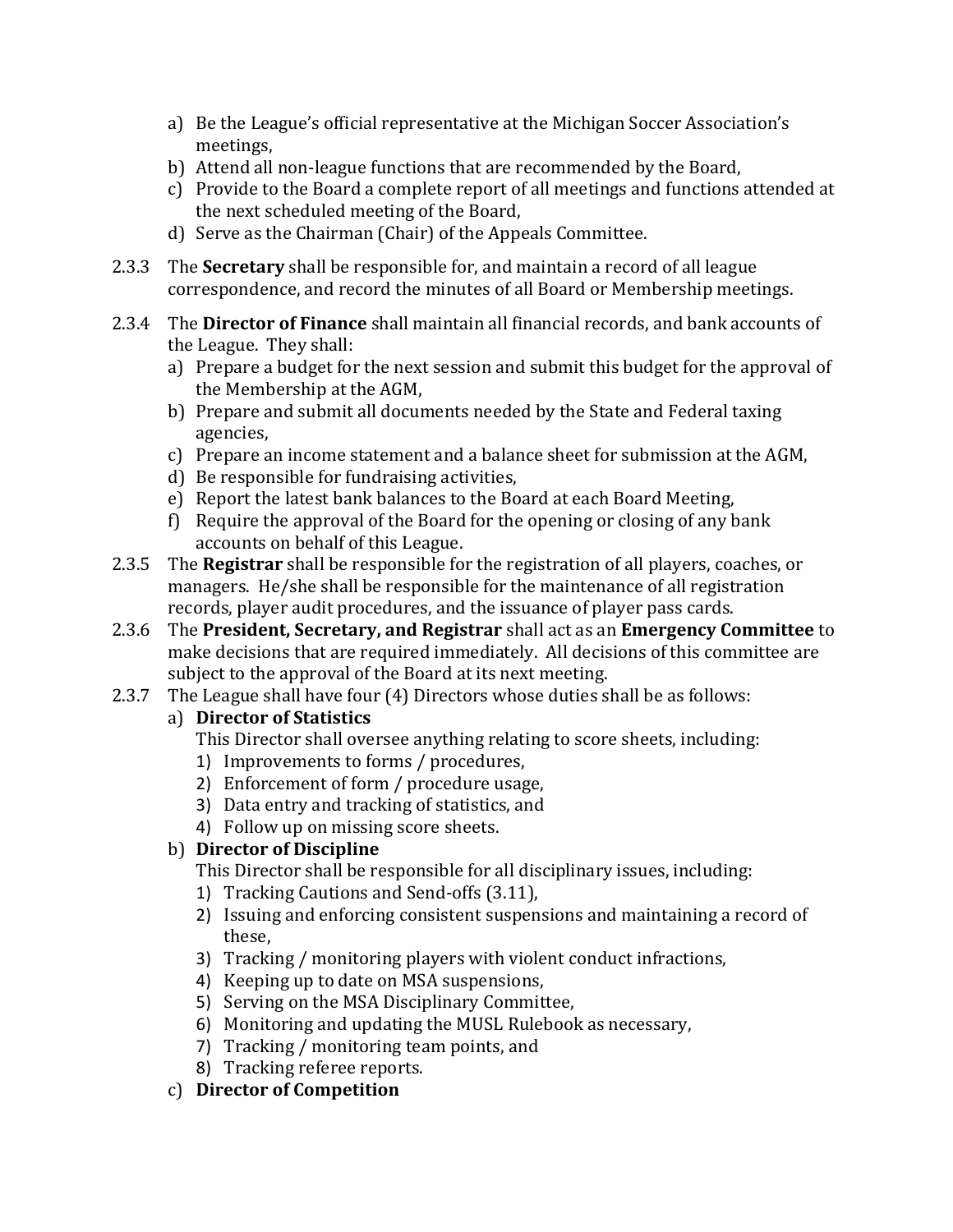This Director shall be responsible for:

- 1) The creation and upkeep of all MUSL divisions,
- 2) Making decisions on game conflicts
- 3) Resolving disputes between teams on scheduling issues,
- 4) Heading the Founders Cup Committee,
- 5) Keeping informed on State and National competitions and provide this information to member teams in a timely fashion,
- 6) The creation of the League schedule,
- 7) Enforcing the scheduling rules, and
- 8) Ensuring all games are played in a timely fashion.
- 2.3.8 The **Director of Technology** shall be appointed annually by the Board. The duties of this Director include:
	- a) Creation of a website for the league with the following functions:
		- 1) Registration of players,
		- 2) League statistics, and
		- 3) Contact information of members.
	- b) Coordinating changes / updates with the website provider,
	- c) Maintaining an efficient network for the League.
- 2.3.9 The Board may engage "outside services" (i.e. Scheduler, Office Administrator, etc.) as the need arises. Proposals for these services must be in writing and received by the Secretary 30 days prior to the AGM. The Board will present the "best" proposal at the AGM for membership approval. The terms and conditions of such services shall be detailed in a contract to be signed by both parties.
- 2.3.10 No Board Member will make any unilateral decisions that concern the MUSL.
- 2.3.11 No Board Member may use the MUSL in any way for his/her own personal gain.
- 2.3.12 Board Members shall continue in office until their successors have been duly elected or appointed and, together with the newly elected officers, carry on their duties until the end of the current year.
- 2.3.13 Any Board Member absent without excuse from three consecutive Board Meetings shall forfeit, without further formality, his/her membership on the Board.
- 2.3.14 Board Members may be removed from office for cause by two-thirds (2/3) majority of the Membership. Vacancies within the Board shall be filled by appointment by the President, with the approval of the majority of the Board.

#### **2.4 LEAGUE STRUCTURE**

- 2.4.1 League competitions shall be divided into age groups as follows:
	- a) Open Group: players above the age of 18.
	- b) Over 30 Group: players at or above the age of 30 by the end of the current year.
	- c) Over 40 Group: players at or above the age of 40 by the end of the current year.
	- d) Over 48 Group: players at or above the age of 48 by the end of the current year.
	- e) Over 55 Group: players at or above the age of 55 by the end of the current year.
	- f) Other competitions may be set up if at least four (4) teams are available to join one such group.
- 2.4.2 The above age groups may be further split into divisions as the number of teams in each group may require.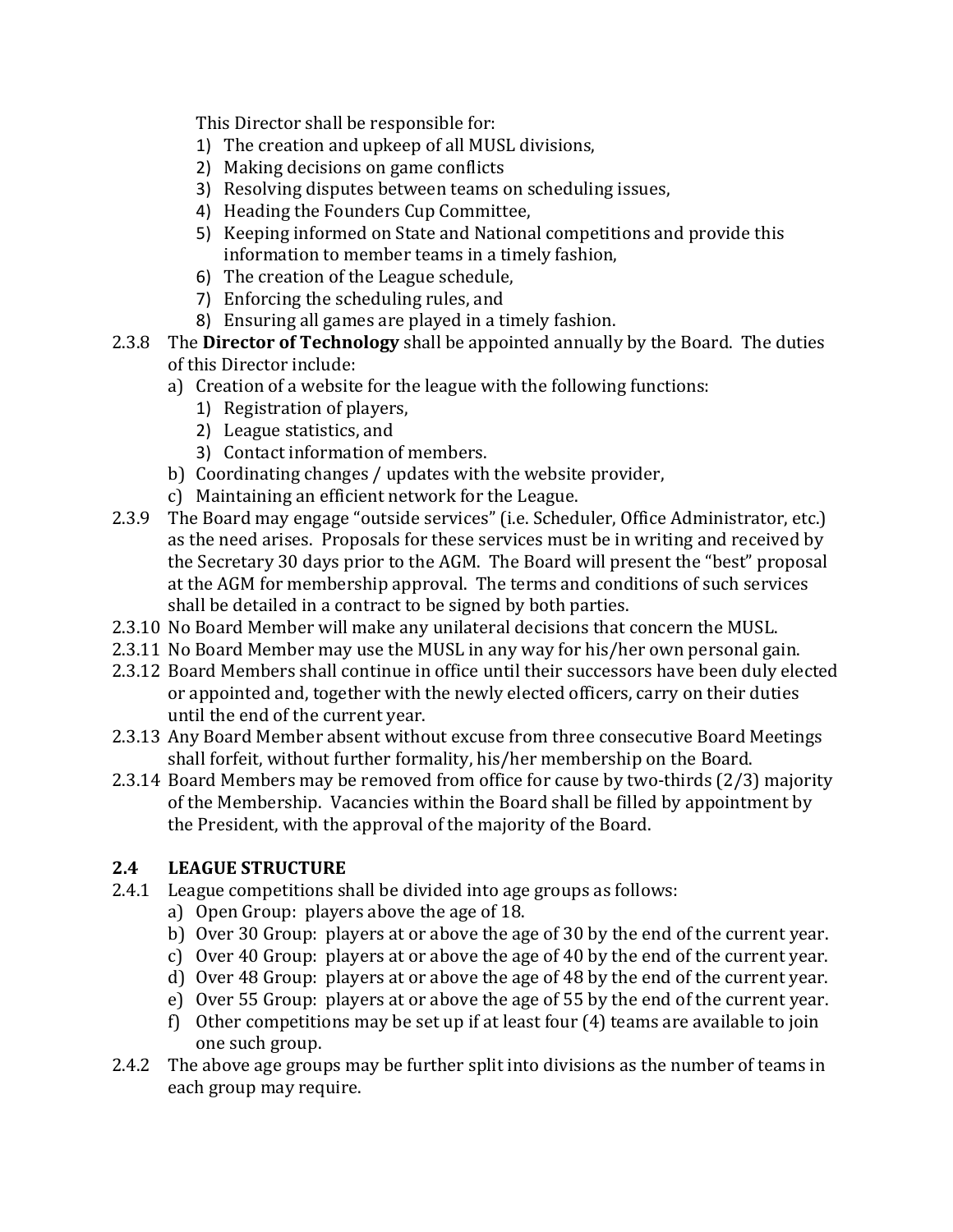#### **2.5 PLACEMENT OF NEW TEAMS**

- 2.5.1 New teams entering the League may be placed in the lowest division of their age group for fair and equal competition.
- 2.5.2 The Board, at its discretion, may place a new team in a different division for fair and equal competition.
- 2.5.3 The Board, at its discretion, may place a new team in any division to fill a vacancy left by a team no longer participating in the MUSL.

#### **2.6 PROMOTION AND RELEGATION**

- 2.6.1 At the conclusion of the seasonal league competition the team alignment may be revised to allow for promotion and relegation.
- 2.6.2 The relative standings of teams in their respective division shall be determined by awarding three (3) points for a win, one (1) point for a tie, and no points for a loss.
- 2.6.3 The first-place teams in the final divisional standings shall be promoted to the next higher division in their age group, except the teams of the First Division. The teams on the bottom of their divisional league standings shall be relegated to the next lower division in their age group, except for the teams of the lowest division.
- 2.6.4 Any team may petition the Board for placement into another division. The petition must be in writing and received by the first League Membership Meeting of the season.
- 2.6.5 The Board, at its discretion, may move a team to another division to promote fair competition.
- 2.6.6 The following criteria shall be used to determine the divisional standings of teams:
	- 1) Points
	- 2) Head to head standings
	- 3) Head to head goal differential
	- 4) Number of games won
	- 5) Goal differential with maximum of +5 per match
	- 6) Goals scored with maximum of +5 per match
	- 7) Coin toss

#### **2.7 FUNDS**

- 2.7.1 The Board shall have the authority to assess fees for the normal cost of ongoing operations of the League, including the annual affiliation and registration fees.
- 2.7.2 A Team failing to pay any fees due the MUSL in a timely manner shall be provided notice of the delinquency. If those fees are not paid within 30 days after the notice of delinquency, the delinquent team shall be suspended from membership in the MUSL, be reported to the MSA, and face forfeiture of all games, unless otherwise provided an exception by the MUSL Board of Directors.
- 2.7.3 All Affiliation and Registration Fees are to be paid not later than indicated by the following schedule:
	- a) The Annual Affiliation Fee is to be paid by the first Managers Meeting of the season.
	- b) If depleted, bonds must be restored to full amount by the first Manager's Meeting.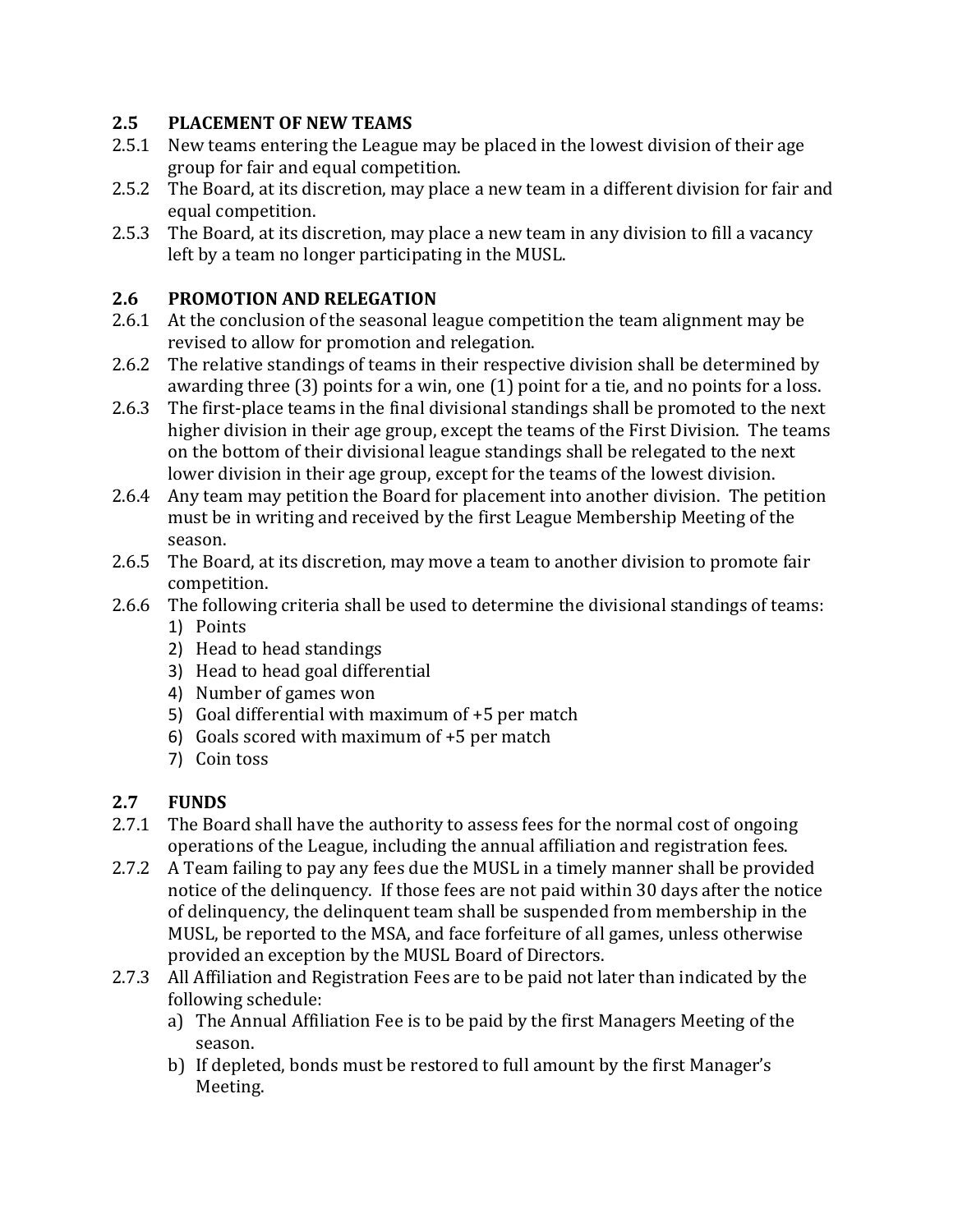- c) Player registrations are to be paid to the league at the time of player's registration.
- 2.7.4 The Board must have the prior approval from the general Membership to engage in a contractual agreement with an outside individual or organization that may exceed 10% of the gross revenue of the current budget.
- 2.7.5 The Board shall elect or appoint, at the Annual General Meeting, three (3) trustees from the general membership who shall review all the financial records of the League at the conclusion of the calendar year. The trustees shall report their findings to the Board and the general membership at the first Membership Meeting of the year.

#### **2.8 AMENDMENTS**

- 2.8.1 Amendments to the Bylaws may be made at any regular MUSL meeting. The amendments must be in writing and received by the Secretary at least thirty (30) days prior to the meeting. A simple majority of the membership present is required for adoption.
- 2.8.2 Amendments from the floor shall be considered at any general Membership Meeting and require a two-thirds (2/3) majority of the Members present for adoption.

#### <span id="page-10-0"></span>**Part 3.0 RULES & REGULATIONS**

### **3.1 TEAM MEMBERSHIP**

- 3.1.1 To participate in any League and/or Cup competitions, teams must have completed the following by not later than by the first Membership Meeting of the seasonal year:
	- a) Pay the annual Team Affiliation Fee as indicated in Appendix A, Fees and Fines,
	- b) Have a full Performance Bond on deposit with the League (Appendix A),
	- c) Have a permitted, lined field that meets FIFA requirements,
	- d) Provide a primary contact with access to the internet and email.
	- e) Have paid any fees or fines assessed by the Board.
	- f) Be represented at the AGM and all Membership Meetings.
- 3.1.2 The team manager listed in the league records shall be recognized as the official team representative and shall be responsible for all its administrative affairs. This shall also be the case when the team's Performance Bond and/or Affiliation Fee was paid by a person or entity other than the team representative.
- 3.1.3 The transfer of management of a team from one manager to another shall require a written declaration of the current manager that he/she is giving up that management and allowing a new manager to assume it. Such a transfer shall not be effective until all outstanding fees of the team in question have been paid.
- 3.1.4 If a team wishes to have someone other than the team manager recognized as the official manager of the team such as a sponsor or a club, it must declare this in a written statement signed by the last team representative. Such a transfer shall not become effective until the team's financial obligations have been satisfied.
- 3.1.5 Teams dropping out of the league before they have completed their schedule or other obligations will forfeit their Performance Bond.
- 3.1.6 The bond money of teams wishing to leave the league after they have fulfilled their obligations shall be returned to the team manager, or whoever furnished that bond.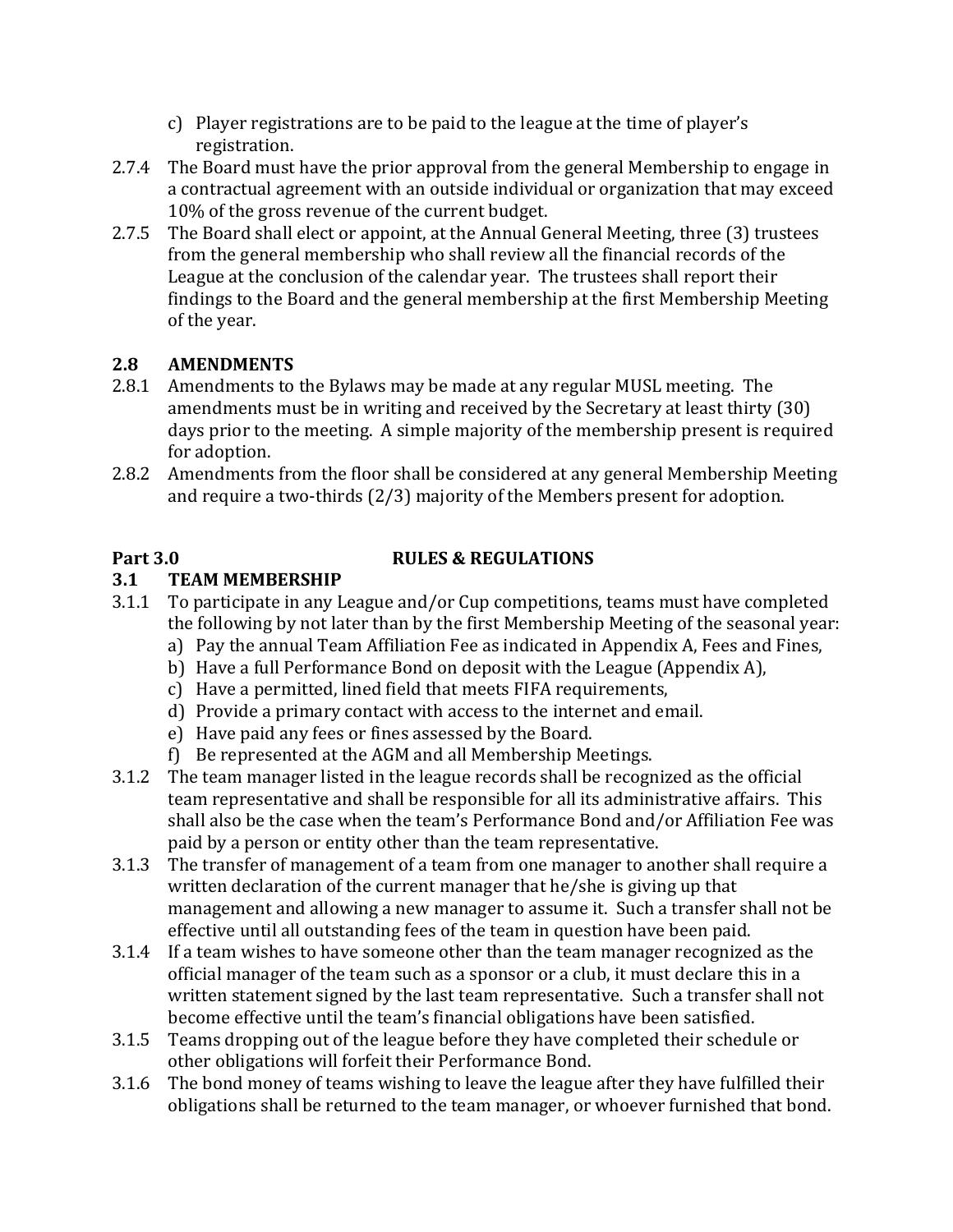#### **3.2 PLAYER REGISTRATION**

- 3.2.1 Member teams shall register from a minimum of 15 players to up to 30 players maximum each season on or before the first day of competition.
- 3.2.2 Players must register on the internet. The player can register through their individual player login on the MUSL website. New players will be required to send the Registrar a player card picture and an acceptable ID to verify their identity.
- 3.2.3 A registration fee will be assessed to each player (see Table of Fines and Fees, Appendix A). Players in multiple age groups will pay a single fee for the League.
- 3.2.4 Any player, coach, or manager who is found guilty of having provided false information shall be suspended indefinitely pending a review by the Director of Discipline. This may include suspension, fines, and expulsion.

#### **3.3 PLAYER ELIGIBILITY**

- 3.3.1 All players must attain the age requirement of their age group during the current year.
- 3.3.2 Players must be properly registered and not under suspension.
- 3.3.3 Players must have Amateur status through the USASA.
- 3.3.4 Transfers:
	- a) Transferred players must serve an eight (8) day waiting period from the date the transfer fee is received.
	- b) Prior to the initiation of the transfer waiting period:
		- 1) The transferred player must return their player card to the League,
		- 2) The League must verify the player has returned their jersey to their prior team,
		- 3) transfer fee is to be paid (see Table of Fines and Fees, Appendix A).
- 3.3.5 A player may play for only one team in each age group, except in the Open Division. See Section 3.3.6 for clarification.
- 3.3.6 Clubs of the Open Division may designate their higher-ranking team as their "First Team" and their lower ranking team as their "Reserve Team". No more than three (3) players of such a "First Team" may be fielded in matches of the "Reserve Team" while an unlimited number of the "Reserve Team" players may be fielded in matches of the "First Team".
- 3.3.7 Opposing coaches, referees, or any Board official may verify the eligibility of any player by checking their identification such as a driver's license or any governmental picture I.D.
- 3.3.8 A player whose team has completed the seasonal schedule may not transfer to another team in the same age group during that same season.
- 3.3.9 The use of ineligible player(s) in any game shall result in game forfeiture and a fine for each incident. Additional infractions may result in a team suspension.
- 3.3.10 All players must read, understand, and abide by the Rules and Regulations for the MUSL.

#### **3.4 SCHEDULE**

- 3.4.1 No later than by the first Managers Meeting of the season, managers shall present to the Director of Competition a list of dates on which they wish their team to be excused from league competition for the purpose of holding team or club events.
- 3.4.2 The Director of Competition shall present a preliminary schedule of games at least two (2) weeks prior to the beginning of the season. Updates or corrections to this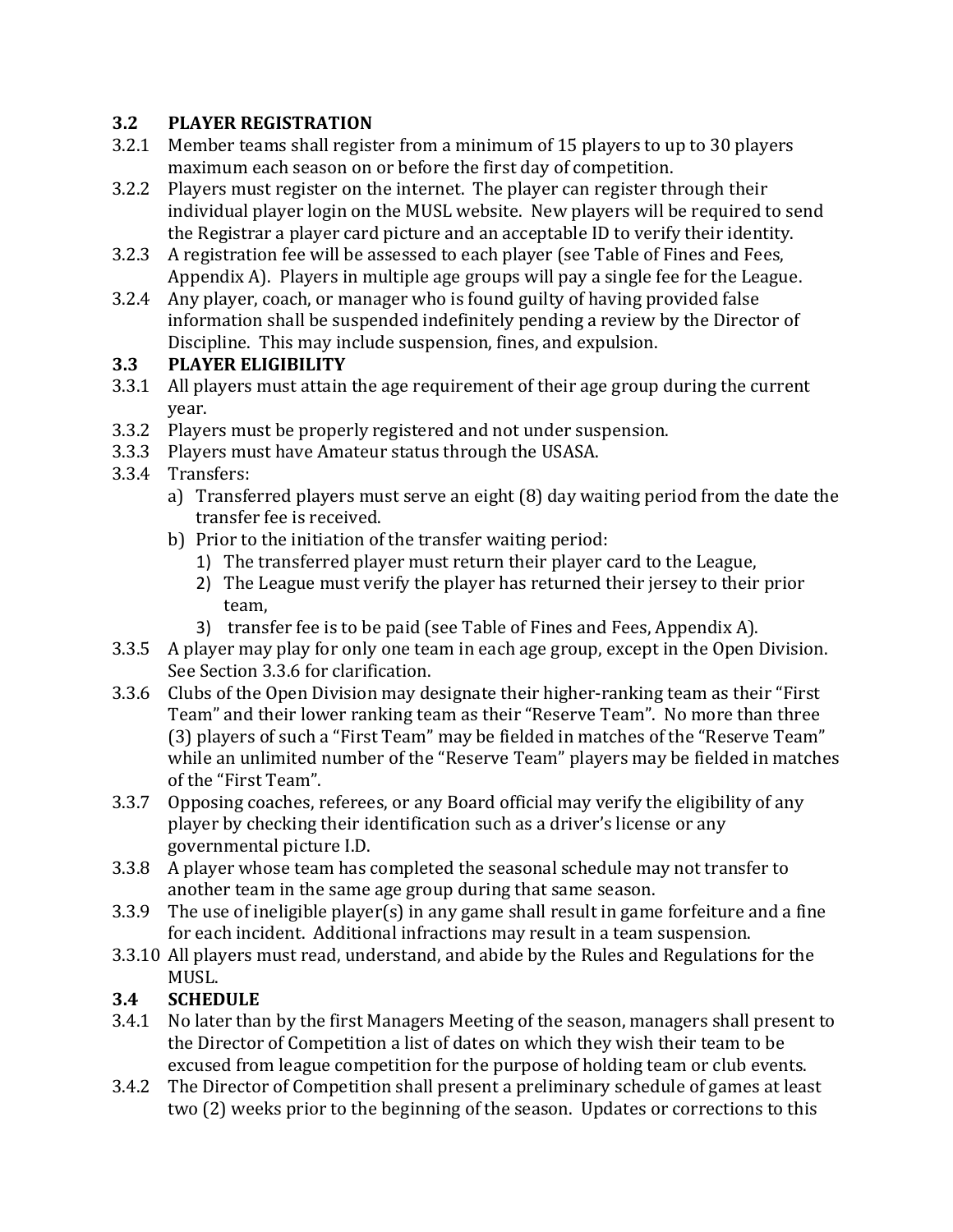schedule must be communicated to the Director of Competition within one (1) week.

- a) Teams that wish to enter any competition sponsored by the State, Regional, or National governing bodies must notify the Director of Competition via email of this intent not later than the first Managers Meeting of the year. Such games automatically have the approval of the League and the MSA.
- b) For games other than State, Regional, or National competitions, against opponents that are members of the MSA, teams shall be required to obtain permission from the Board. The Board shall have the authority to deny such games if these interfere with the league schedule.
- c) For games other than State, Regional, or National competitions against opponents that are not affiliates of the MSA, teams shall have to obtain permission from this league as well as from the MSA.
- 3.4.3 The final schedule will be presented within one (1) week of the beginning of the season.
- 3.4.4 Team Managers shall have the authority to agree on a game duration of less than ninety (90) minutes. Such abbreviated game durations must be communicated to the referee before the start of any match, noted on the game sheet, and initialed by both managers.
- 3.4.5 In the absence of USSF certified referees, the use of a club linesmen shall be authorized at all times.
- 3.4.6 All games must be completed no later than the first Sunday in November. Games not completed will be considered to have no result and will not affect the standings.
	- a) Any uncompleted games will be forfeited by the home team. It is the home team's responsibility to ensure that any unplayed matches are completed.
	- b) If the home team can show that they have made every attempt possible to reschedule the game, the Director of Competition may change the forfeit to the visiting team.

#### **3.5 RESCHEDULING GAMES**

The MUSL Board understands that rescheduling of games may occur. Care is to be taken to limit the reschedule of games.

- 3.5.1 Once the final schedule has been distributed, a team may petition the Director of Competition for a schedule change.
	- a) Both teams must agree to the date, time, and venue of the rescheduled game before petitioning the Director of Competition for a change.
	- b) Costs for the game change:
		- 1) At least fourteen (14) days prior to the originally scheduled date = no fee.
		- 2) At least four  $(4)$  days prior = \$20 fee.
		- 3) At least forty-eight (48) hours prior = \$80 fee.
		- 4) Less than 48 hours prior = referee + field rental fees.
- 3.5.2 Managers are required to inform the Director of Competition in writing on the game sheet of their desire to reschedule any game that had not been played to its completion. Later requests for rescheduling of games may be granted only at the discretion of the Director of Competition.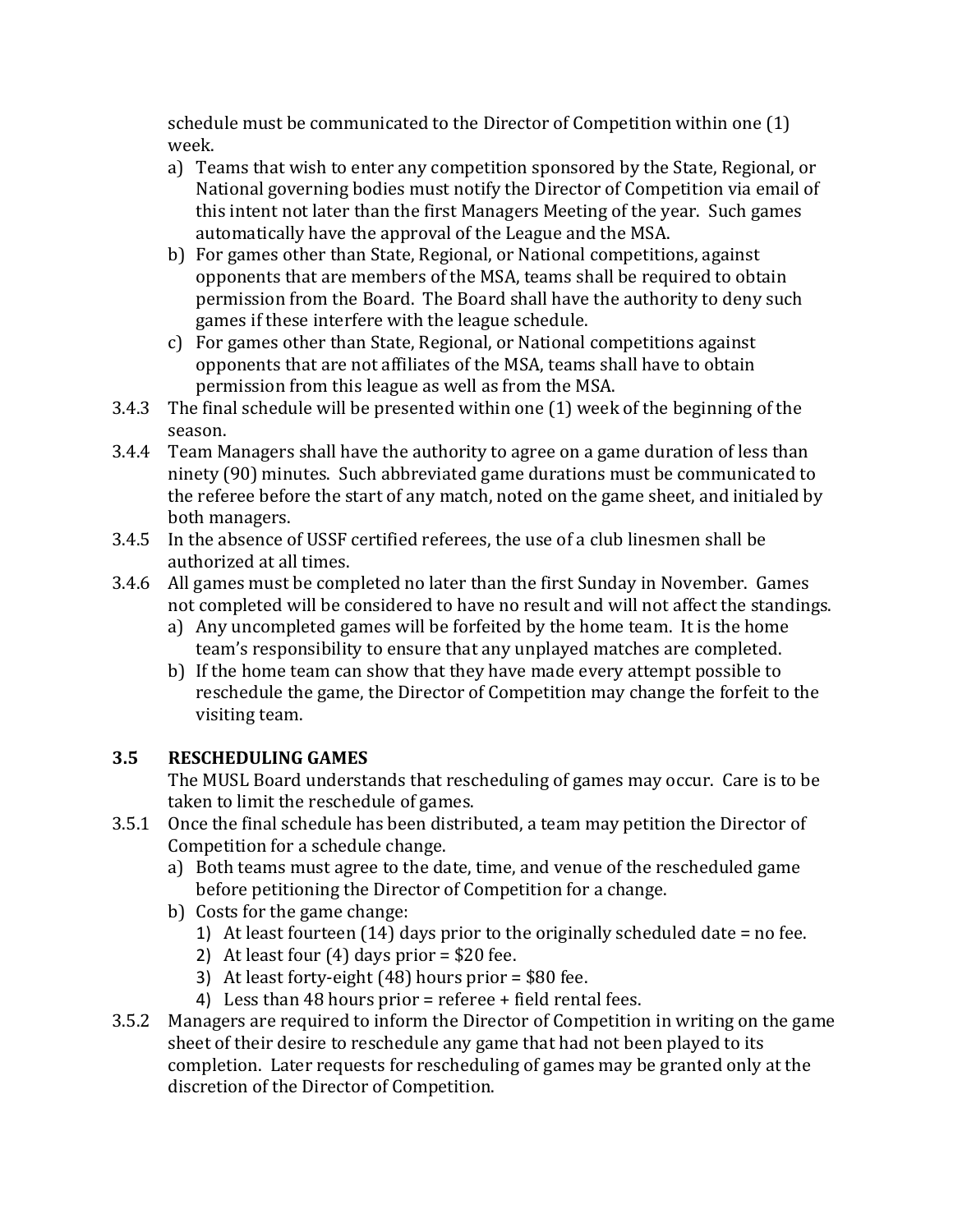- 3.5.3 The Director of Competition must approve all schedule changes. The team requesting the schedule change will also be responsible for any fees that may arise from the schedule change. If there is a dispute between two team managers over rescheduling, the Director of Competition shall settle the issue. Each team shall submit to the Director of Competition a list of available dates, locations, and times. The Director of Competition will use the home team's regular game day, location, and time as a base line.
- 3.5.4 A game terminated or abandoned short of full time due to weather, darkness, or other outside cause may be replayed in its entirety. However, if at least sixty (60) minutes of the game has been played, that result will be allowed to stand. The Director of Competition shall have the authority to order the score at the end of time of game termination as the result of the game.
- 3.5.5 The Board shall have the authority to reschedule games only for the following reasons:
	- a) The scheduled game conflicts with an approved Cup competition which the team has entered,
	- b) The original field or time slot is unavailable,
	- c) If no USSF certified referee is available as the head referee. However, uncertified persons shall always be permissible as Club Linesmen.
- 3.5.6 In exceptional situations not included above the Director of Competition shall have the authority to decide whether to reschedule. The Director will notify both teams.
- 3.5.7 Game change procedure:
	- a) Email gamechange musl@gmail.com and copy the opposing manager and the referee assigner [\(eshrews@gmail.com\)](mailto:eshrews@gmail.com). This email needs to include the reason for the change and must have both manger's consent. The email should include the tentative date for the rescheduling game.
	- b) Fees for game changes are to be per Section 3.5.1.b.
	- c) Upon completion of a and b the League schedule will be changed.

#### **3.6 FOUNDERS CUP**

- 3.6.1 The League shall annually conduct a competition in honor of the founders of the league.
- 3.6.2 Teams registered at the start of the spring session and in good standing with the MUSL and the MSA will automatically be included in the Founders Cup competition.
- 3.6.3 Cup games will be scheduled in conjunction with the regular League schedule with pairings to be created by the Director of Competition. The first team listed shall be the home team.
- 3.6.4 The tournament will be a single game elimination.
- 3.6.5 The Director of Competition will create groupings based on age group and division.
- 3.6.6 A player may play for only one team in each age group of the Founders Cup, providing that he/she is in good standing and meets the age requirement.
- 3.6.7 Competition Rules: Rules for the Founders Cuup shall be the same as for league games except as noted hereafter:
	- a) If a Cup game is abandoned prior to playing 60 minutes due to darkness, weather, or field conditions, the game must be replayed in its entirety.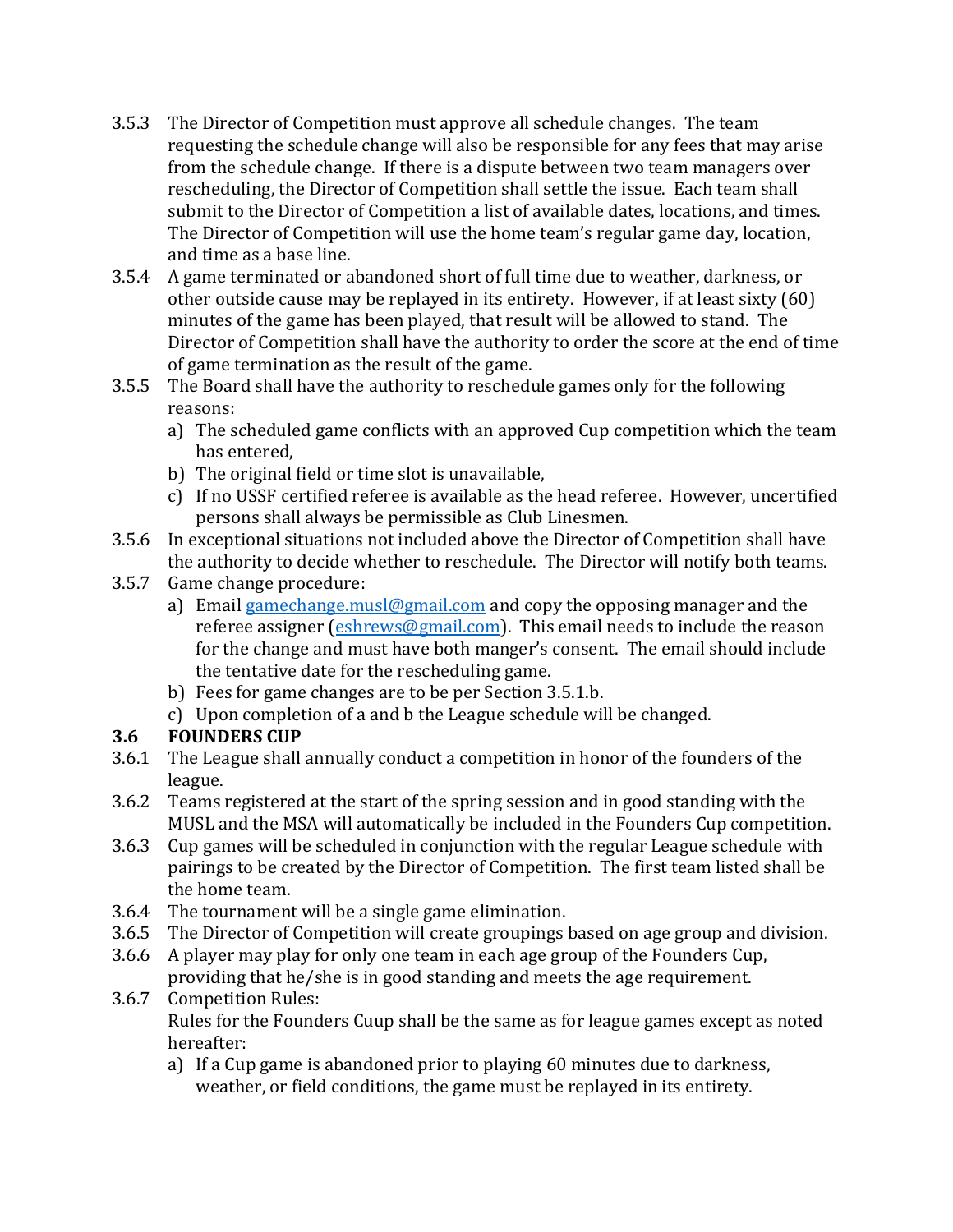- b) If a Cup game was terminated short of full time by the referee due to the misconduct of players or fans, the Board shall hear the case in a disciplinary hearing and determine the disposition of the game.
- c) All Cup games scheduled must start no later than 120 minutes prior to sundown unless they are played on lighted fields or have been approved by the Director of Competition.
- d) All Founders Cup games must result in a winner. Games tied at the end of regulation time shall play two (2) periods of 15 minutes extra time and, if needed, go to penalty kicks to obtain a winner. Games in the Over 55 age group shall play only two (2) periods of five (5) minutes extra time followed by penalty kicks.

#### **3.7 THE LAWS OF THE GAME**

#### 3.7.1 Substitutions:

Unlimited substitutions shall be allowed by either team:

- a) At half time or the beginning of extended time,
- b) After a goal has been scored,
- c) On any goal kick,
- d) When play was stopped for an injury (injured player only),
- e) When play was stopped by the referee to administer a caution both players in that incident may be substituted,
- f) By the team awarded a throw in, or on the opposing team's throw in if they are substituting player(s),
- g) Over 48 and 55 teams only may also substitute at any throw in.
- h) Substituted players may re-enter the game.
- 3.7.2 Tied games shall be allowed to stand for league competition, except that games in the Founders Cup must be played to a decision.
- 3.7.3 Players who are given a yellow or red card may be immediately substituted; prior to the restart of the match.
- 3.7.4 The captain or team manager may remove a player during any stoppage of play **if they are concerned with that player's play or attitude.**
- 3.7.5 Each team will supply one(1) captain, with captain's armband prior to the competition. The captain and/or team manager will be the focal point for speaking with the referee during and after the match. The captain may change due to substitution during the match. Only one (1) captain for each team will be on the field at a time.
- 3.7.6 Players that are not denoted as the captain or manager of a team are not allowed to approach the referee during the match. A 2 yard "halo" must be allowed around the referee during any discussion of match events. As issues occur during the match, the players may use their captain to approach the referee with their concerns. Discretion must be used when discussions with the referee take place.

#### **3.8 MANAGER'S/COACH'S RESPONSIBILITIES**

- 3.8.1 Managers, coaches, or team representatives shall be required to attend all Membership Meetings (see 3.1.1.f).
- 3.8.2 Managers, coaches, or team representative are responsible to ensure their players all know, understand, and abide by the Rules and Regulations for the MUSL.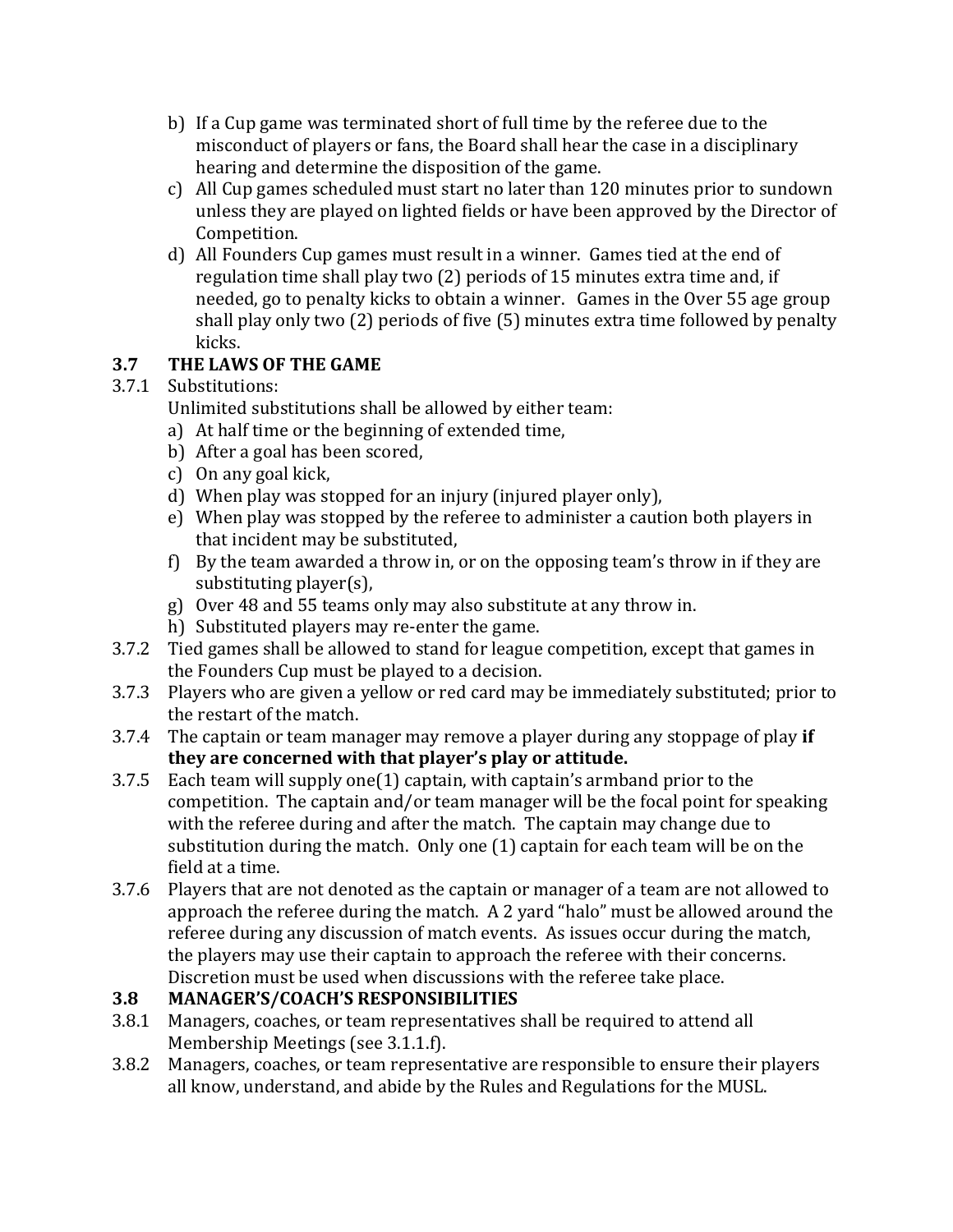- 3.8.3 Managers/coaches are urged to evaluation the performance of referees on the MUSL Referee Evaluation Form that can be found on the Forms and Fees page at [www.musl.net.](http://www.musl.net/) The Director of Discipline will forward this information to the State Referee Administrator (SRA) and Referee Assigner.
	- a) An incentive will be applied for the completion of referee reports. This will be clearly detailed at the first Managers Meeting of the year.
- 3.8.4 The manager, coach, or team representative for teams for a specific game with a red card must fill out a red card report on the Forms and Fees page of the MUSL website within three (3) days. Delay in reporting the incident will incur a fine (see Appendix A).
- 3.8.5 Before the start of the game, the manager/coach of the home team must provide:
	- a) A lined field that meets FIFA requirements,
	- b) Goal nets,
	- c) Corner flags,
	- d) Change of colors (uniform jerseys)
	- e) One (1) captain, designated with a captain's arm band.
- 3.8.6 Before the start of the game, each team manager must present the game officials with:
	- a) Compensation: each team paying half of the total fee (see Table of Fees and Fines in Appendix A).
	- b) A completed "MUSL Game Sheet". Failure to use the authorized MUSL Game Sheet shall be subject to a fine or cancellation of the match (see Appendix A, Fees and Fines). Only players of the Open Age Group who are switching between "First" and "Reserve" teams are permitted to be handwritten into the Game Sheet.
	- c) Ineligible and/or absent players must have a line drawn through their name. Players serving a suspension must be listed in the "Suspended Player" section. Their suspension shall not be considered as having been served until their name has been entered in the "Suspended Player" section of the Game Sheet for the applicable number of games as dispositioned by the Director of Discipline. Once the office has received the Referee Report, the names of suspended players will not show up printed on the Game Sheet until the fine for the suspension has been paid.
	- d) The MUSL pass cards for his/her players. (The referee will return the pass cards to the manager/coach at the end of the game, except those of players sent off, which shall be sent to the Director of Statistics with the Game Sheets.)
	- e) No one may play in any MUSL matches without having been issued an MUSL pass card.
	- f) If pass card(s) is/are not available at the start of the game, the affected player(s) must show a picture ID to the referee and sign the back of the Game Sheet. No player will be allowed to play in a match if his/her name is not printed on the Game Sheet. Failure to follow this procedure may serve as basis for a game protest and result in game forfeiture.
- 3.8.7 All players except the goalkeeper are required to wear uniform jerseys with numbers. The goalkeeper's uniform color must be different from that of his/her teammates and opponents.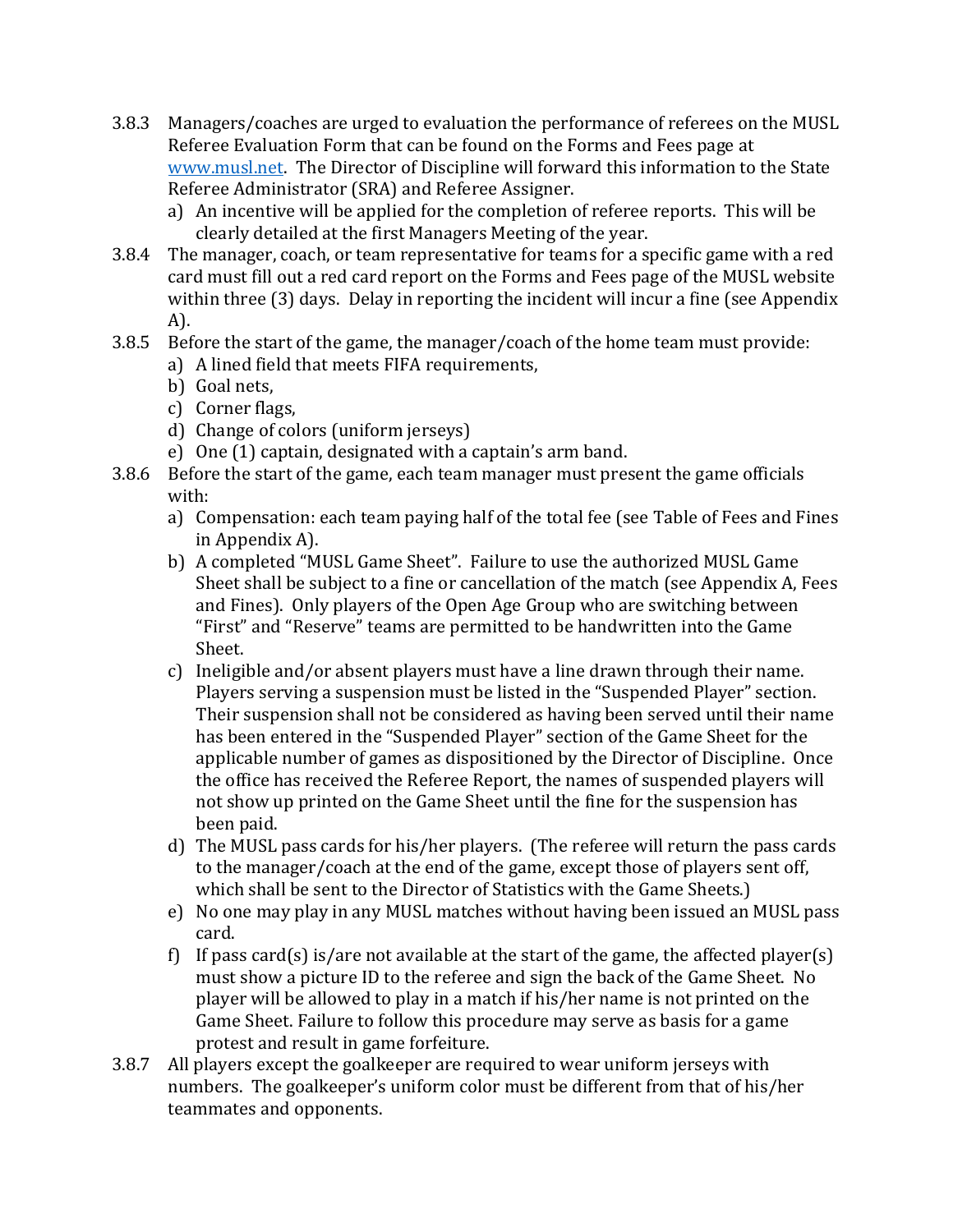- 3.8.8 Both teams must be assembled and ready to play at the scheduled kick-off time. A minimum of seven (7) players is required to start any league game. The referee shall allow fifteen (15) minutes for the seventh player to take the field.
	- a) If a team is unable to field seven (7) players within fifteen (15) minutes of the scheduled kick-off time, the referee shall abandon the game and the team with the insufficient number of players will forfeit the match.
	- b) If at any time during play a team drops below the minimum of seven (7) players the referee shall abandon the game and the team with too few players will forfeit.
	- c) If a team has fielded a minimum of seven (7) players within the fifteen (15) minute grace period granted by the referee as mandated by the MUSL, the referee shall start the game clock with no loss of time and two (2) forty-five (45) minute halves shall commence.
- 3.8.9 Any team that fails to take the field with a minimum of seven (7) players within fifteen (15) minutes of its scheduled game time shall forfeit that game to its opponent by a score of 3-0, be liable for the cost of field rental and pay the referee fees for both teams. All payments shall go through the MUSL office. DO NOT PAY THE REFEREES IF THERE IS A FORFEIT.
- 3.8.10 Upon conclusion of the game, both managers/coaches shall check the referee's entries into the Game Sheet for accuracy and completeness. The following should be reviewed:
	- a) The final score is noted correctly,
	- b) The goals are attributed to the correct players,
	- c) Disciplinary actions are attributed to the correct players,
	- d) Any injuries have been noted,
	- e) A request for rescheduling may be entered onto the Game Sheet if the game was not played to full time.
- 3.8.11 The HOME manager will take photos of BOTH game reports and upload them to the MUSL website via the Google Form link provided. Failure to upload the game reports will result in a \$25 fine per incident.
- 3.8.12 The referee will then take the original Game Report and seal it in the envelope provided by the Home manager. The referee will mail the envelope to the MUSL within 24 hours of the completion of the game.
- 3.8.13 Both Managers must log into the MUSL website within 48 hours and report their games scores, player goals and any yellow or red cards. Failure to do so will result in a \$25 fine per incident.

#### **3.9 GAME PROTESTS**

- 3.9.1 Game protests may be submitted for infractions of the above rules. Any team protesting a game must do so via email to the Director of Competition within three (3) days following the game with a copy of the protest provided to the opposing team manager. The protest must be accompanied by the fee (see Table of Fees and Fines, Appendix A), which is returned upon successful protest.
- 3.9.2 The Director of Competition shall render a decision to both involved team managers within one (1) week of receiving the game sheet.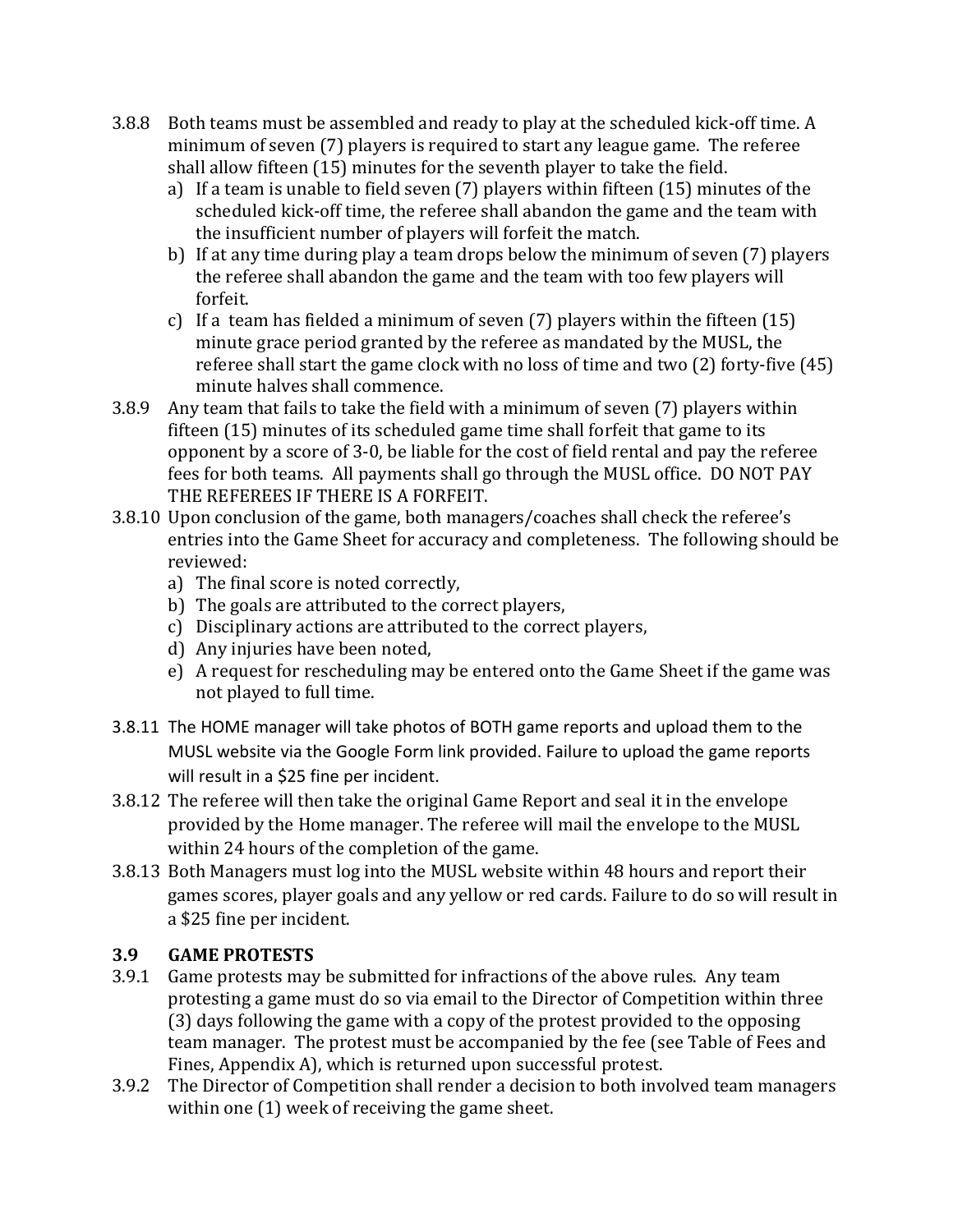#### **3.10 REFEREES**

- 3.10.1 Referee fees will be established in negotiations between the Board and the Referee Association prior to each season (see Table of Fees and Fines, Appendix A). Referees are assigned through the Referee Assigner of the Michigan Referee Committee.
- 3.10.2 The Board has the authority to request that a certain referee no longer be assigned to a specific team(s).
- 3.10.3 Referees are required to review game sheets and player cards prior to game start. If a team does not have a proper MUSL game sheet printed out, the referee shall cancel the game. A team roster is not an approved MUSL game sheet.
- 3.10.4 A two (2) man referee system for MUSL games is not permitted.
- 3.10.5 Instructions to Referees from USSF Laws of the Game:
	- a) The referee may terminate a match for reasons of safety (bad weather or darkness), for any serious infringement of "The Laws", or because of interference by spectators. Only the League, not the referee, has the authority to declare a winner, a forfeit, no result, or order a replay of the match in its entirety. The referee must report fully on the events.
	- b) The referee may abandon a match if there is an insufficient number of players to meet the requirements of "The Laws" of the competition, if a team does not appear or leaves before competition of the game has begun, or if the field or any of its equipment do not meet the requirements of "The Laws" or are otherwise unsafe. An abandoned match is replayed unless the competition rules provide otherwise.
- 3.10.6 Any player listed in the "Suspended Players / Incomplete Registration" section of the MUSL Game Sheet is not able to play in the game, and if they do play, will be considered ineligible and subject to Section 3.3.9.

#### **3.11 DISCIPLINE**

- 3.11.1 Cautions and send offs are part of a match and should be limited always. For specific definition of these matters see the USSF Laws of the Game.
- 3.11.2 Player will be assessed the following points and/or suspensions for cautions and send offs during league or Founders Cup matches.
- 3.11.3 Caution (yellow card):
	- a) Caution = 2 Penalty Points.
		- 1) Unsporting Behavior (#1 on game sheet)
		- 2) Dissent by Word or Action (#2 on game sheet)
		- 3) Persistent Rule Breaking (#3 on the game sheet)
		- 4) Delays Restart of Play (#4 on game sheet)
		- 5) Fails to Respect 2 Yard Rule (#5 on game sheet)
		- 6) Enters or Leaves Field without Permission (#6 on game sheet)
	- b) A second caution in the same game will be recorded as a combined send off (#12 on game sheet).
- 3.11.4 Send off (red card):
	- a) A player sent off (red carded) will be assessed a minimum of five (5) penalty points and minimum one (1) game suspension depending on the nature of the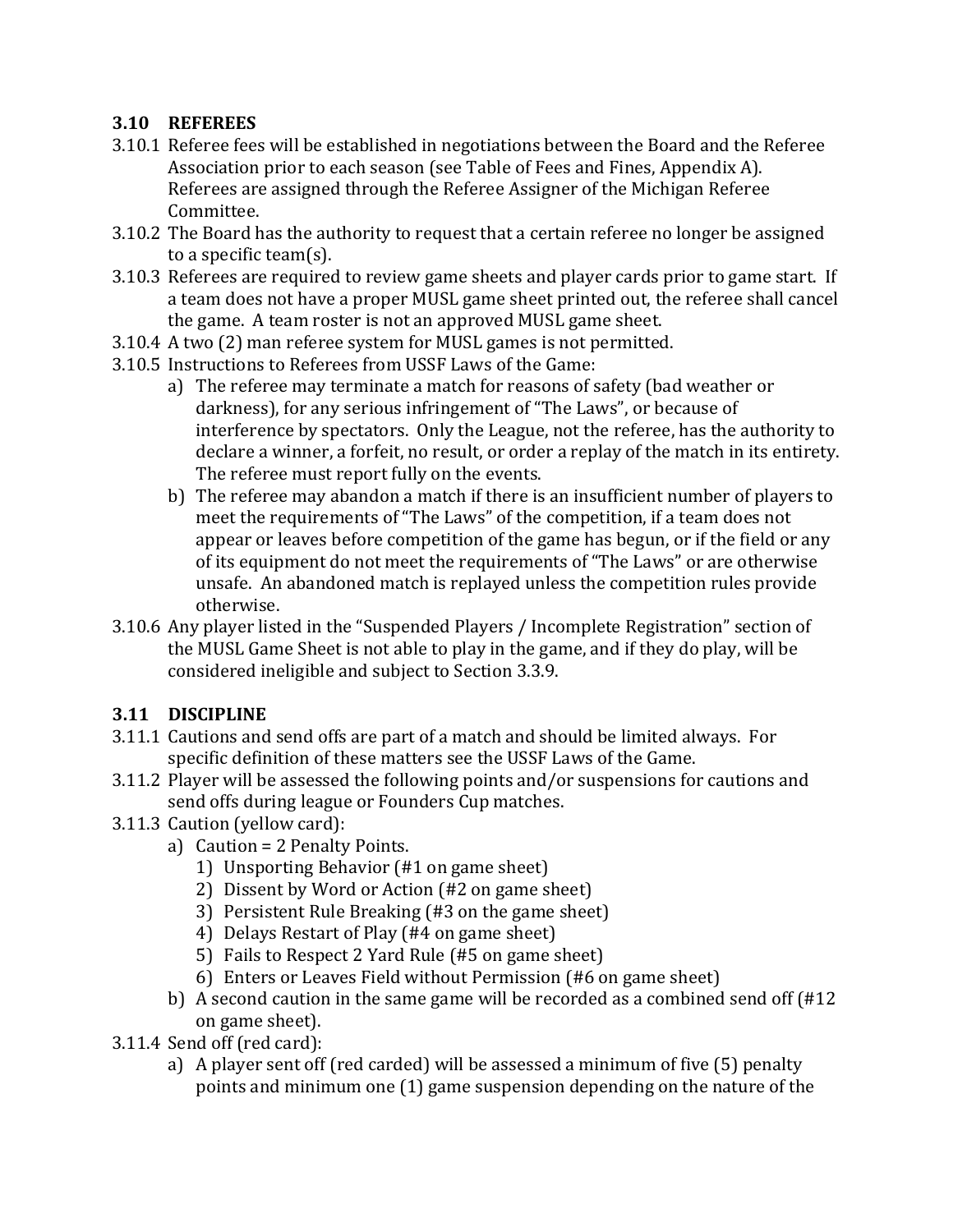infringement. Send offs are subject to the fine assessed by the league to the team.

- b) Infringements with typical penalties of one (1) game suspension, \$35 fine and five (5) penalty points:
	- 1) Serious Foul Play (#7 on game sheet)
	- 2) Denies Obvious Goal Scoring Opportunity (#10 on game sheet)
	- 3) Offensive, Abusive, or Insulting Language (#11 on game sheet)
	- 4) Second Caution in one Game (#12 on the game sheet)
- c) Suspensions from send offs in section 3.11.4.b shall be served in the next scheduled game in the age group in which the infringement occurred, whether League or Cup game.
- d) Infringements with minimum penalties of two (2) games suspension, \$75 fine, and ten (10) penalty points:
	- 1) Violent Conduct (#8 on the game sheet)
	- 2) Spitting at Another Person (#9 on the game sheet)
	- 3) Referee Abuse or Assault (#13 on the game sheet)
- e) Players suspended from send offs in section 3.11.4.d shall not play in any league match, regardless of age/division until the Director of Discipline has ruled on the infringement. Players, managers, and coaches who do not adhere to this rule are subject to additional punishment.
- f) Players reported for Referee Abuse or Assault shall automatically stand suspended until they have attended a mandatory hearing by the Disciplinary Committee of the Michigan Soccer Association to determine the punishment for the misconduct. The player(s) must also attend an MUSL Board review prior to rejoining the League.
- g) Red card fees should be paid prior to the team's next scheduled game.
- 3.11.5 Suspensions can only be served in games that are played to completion.
- 3.11.6 All disciplinary actions of this League shall be in conformity with its Constitution, Bylaws, and Rules and Regulations.

### **3.12 PLAYER POINT ACCUMULATION**

- 3.12.1 Players who accumulate the following point totals in both League and Cup games during a season will serve the following additional suspensions listed below. Player point totals are cumulative across all age groups and competitions.
- 3.12.2 Team managers are responsible to track their player's disciplinary points and player suspensions as those occur. Players serving a suspension must be noted on the Game Sheet. Teams fielding a suspended player shall lose the game by forfeit with a score of 3:0. Additional sanctions may be determined by the Director of Discipline.
	- a) Nine (9) Points in one (1) Season = 1 game suspension to be served during the next scheduled game in any group, whether League or Cup game.
	- b) Twelve (12) Points in one (1) Season = The player will miss all games in the next seven (7) days regardless of the age group or division. The team shall be fined \$25 and shall pay this fine within ten (10) days of notice or the player will remain suspended until the fine is paid.
	- c) Seventeen (17) Points in one (1) Season = Player shall stand suspended from all age groups and divisions until the Director of Discipline issues a ruling. This may include expulsion. The team shall be fined \$35 and shall pay this fine within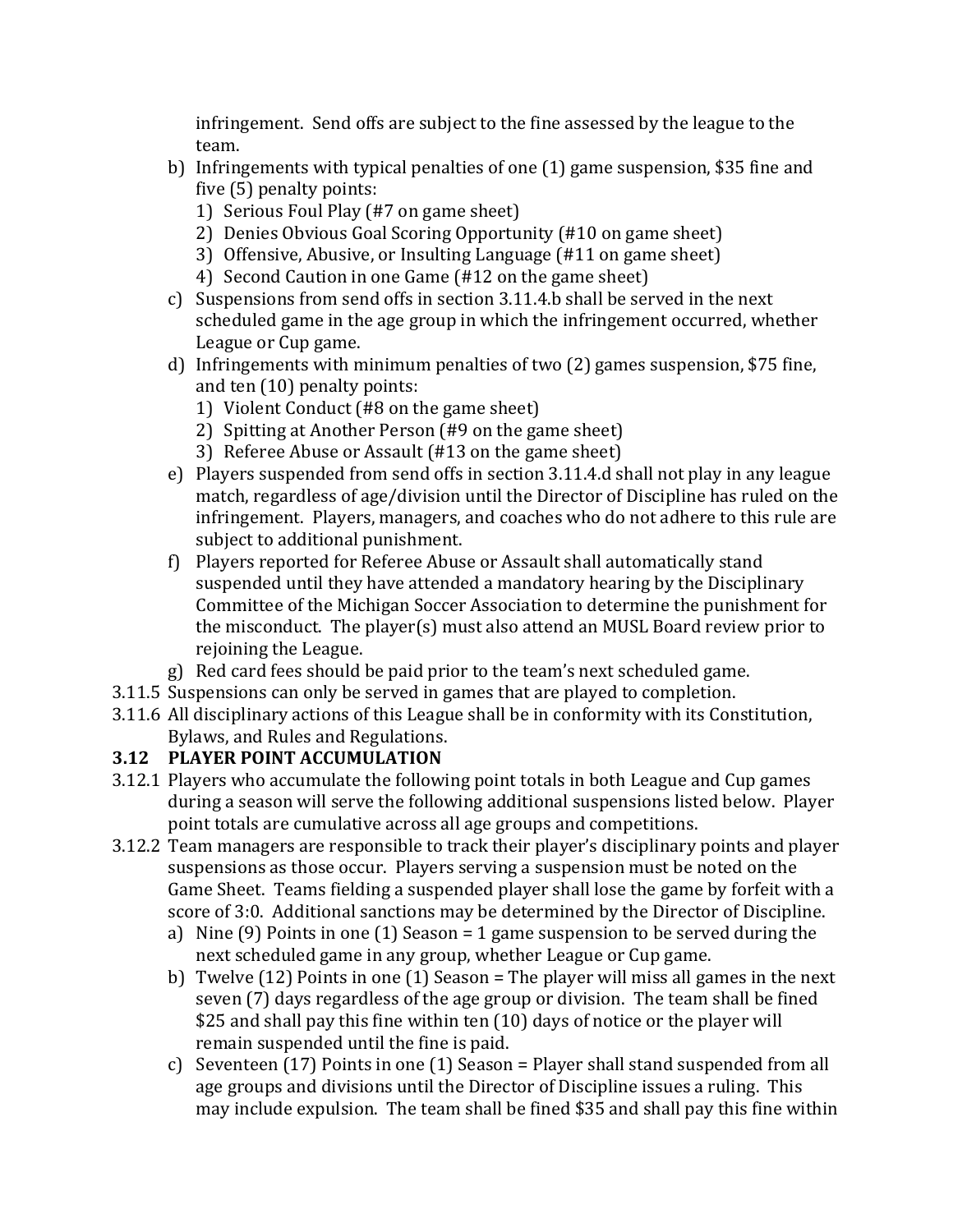ten (10) days of notice or the player shall remain suspended until the fine is paid.

### **3.13 TEAM POINT ACCUMULATION**

- 3.13.1 Teams accumulate points based on their individual players. Player points for a team are compiled towards a team total. These points are accumulated by teams in a certain age group or division and their accompanying Founders Cup points.
- 3.13.2 Team managers are responsible to track their team disciplinary points.
- 3.13.3 The team point totals will be used by the MUSL Board to determine whether sanctions are to be levied against teams, up to and including expulsion from the League.
	- a) Twenty (20) Points in one (1) Season = warning issued to team from Director of Discipline.
	- b) Thirty-five (35) Points in one (1) Season = point total at which a team manager must attend a meeting with the Board.
	- c) Any point total beyond 35 is subject to disposition by the Board.

#### **3.14 APPEALS & DISCIPLINARY HEARINGS**

- 3.14.1 Appeal and Disciplinary hearing procedures are governed by the MUSL "Appeals Procedure", which is published in part four (4) of this document. Fines shall be set annually by the Board (see Table of Fees and Fines in Appendix A), and must be published at, or before, the first Manager's meeting of each year.
- 3.14.2 The Board, at its discretion may:
	- a) Add to any MSA disciplinary action taken against an individual or team.
	- b) Act unilaterally to issue disciplinary actions against an individual or team.
	- c) Suspend, fine, or terminate (or any combination thereof) the membership of any member and/or team of the MUSL if the Board determines that the conduct of the member and/or team is averse to the best interests of soccer or the MUSL.
	- d) Suspend, fine, or terminate (or any combination thereof) any member and/or team that has not complied with the requirements of its membership in the MUSL.
- 3.14.3 The membership of a member and/or team whose suspension is in effect on the last day of a seasonal year is to be determined as of the first day of the next seasonal year unless the Board of Directors provides otherwise.
- 3.14.4 Suspensions and other disciplinary actions taken by the MUSL Board and or Director of Discipline shall be recognized by the MUSL and its membership upon notification. Determination of a suspension exceeding four (4) games by the MUSL Board and/or Director of Discipline shall entitle the party subject to the action to an appeal hearing before the Board (see Sections 4.1-4.5).

#### **3.15 FORFEITS**

- 3.15.1 Games may be ruled a forfeit by the League for:
	- a) Use of an ineligible player (see Section 3.3),
	- b) Failure to field a team by the scheduled kick-off time (see Section 3.8.8.a),
	- c) Inability to complete a game with the minimum number of players required (see Section 3.8.8.b),
	- d) Causing the referee to terminate a game short of full time because of misconduct  $(see \_\_),$
	- e) Failure to schedule a Cup game by the published date or "make-up"date.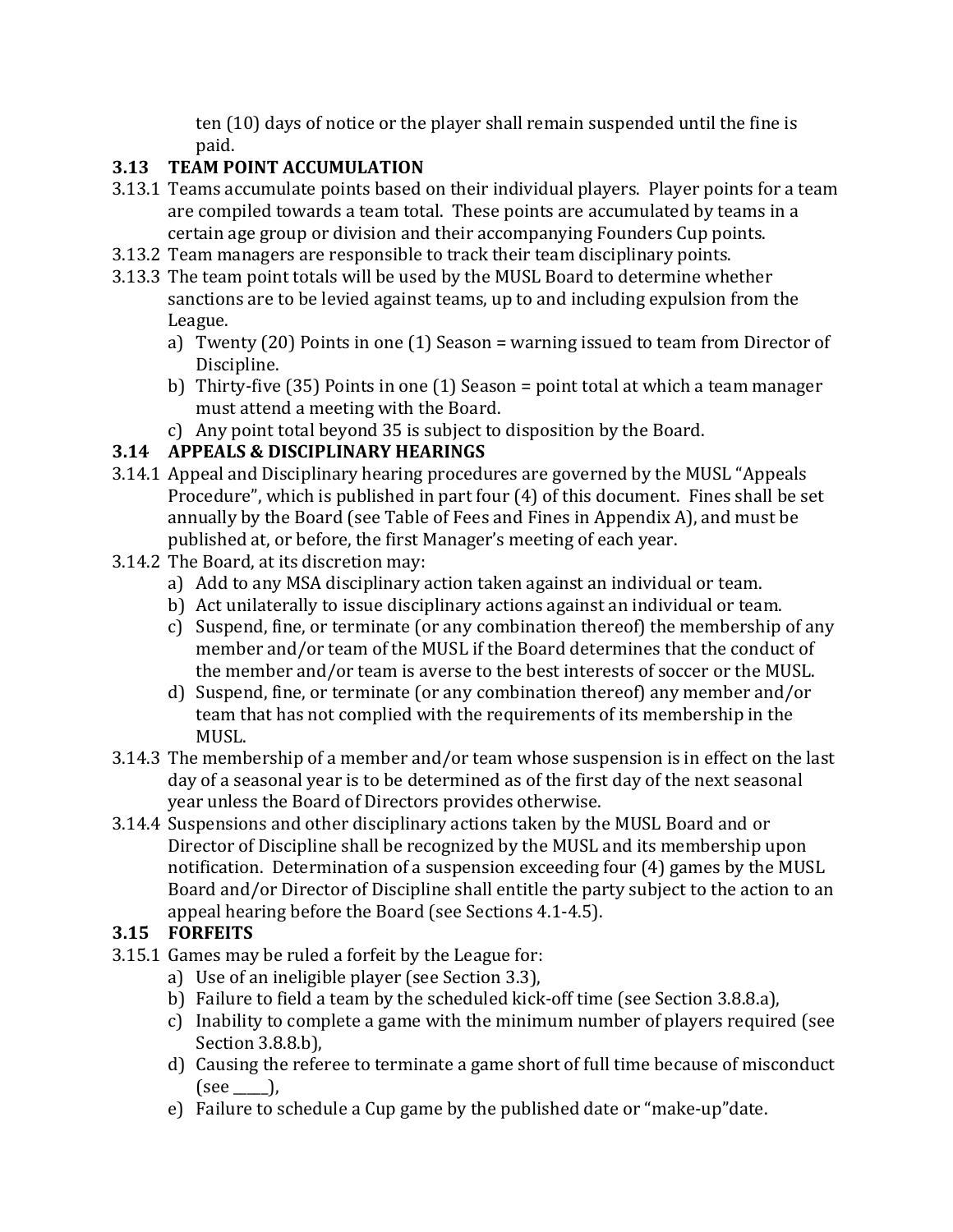- 3.15.2 A team forfeiting a game shall lose the match by a score of 3:0 and the game may be subject to punitive action by the League based on the discretion of the Director of Discipline.
- 3.15.3 The forfeiting team shall stand suspended until the fine, if imposed, has been paid.

#### **3.16 PROBATION**

- 3.16.1 A player or team may be placed on probation as deemed necessary by the MUSL Board.
- 3.16.2 The Board will let the player or team know about this probationary period in writing. It will include the reasoning behind the probation and its duration.
- 3.16.3 If this probation is broken, the Board will decide on the player or team's future disposition. No additional meetings or notice is necessary for future actions beyond the written probation letter.
- 3.16.4 It is up to the player or manager to follow the progress through the probationary period.

#### **3.17 EXPULSION**

- 3.17.1 The MUSL Board may expel a team from the League for violations of its Rules and Regulations.
- 3.17.2 Expulsion duration will be determined by the MUSL Board and given to the offending player or team.
- 3.17.3 Appeal of expulsion determinations may occur per Part 4, "Appeals".
- 3.17.4 Re-admittance to the League may occur after the player or team has served their suspension. A hearing with the Board is necessary to complete re-admittance.
- 3.17.5 The players from an expelled team may join or create a new team. During the team expulsion duration, a maximum of three (3) player from the former team may join any single team.

### **3.18 AMENDMENTS**

3.18.1 Amendments to the Rules and Regulations may be made at any MUSL Managers or Board Meeting and shall require a simple majority of the votes cast for adoption.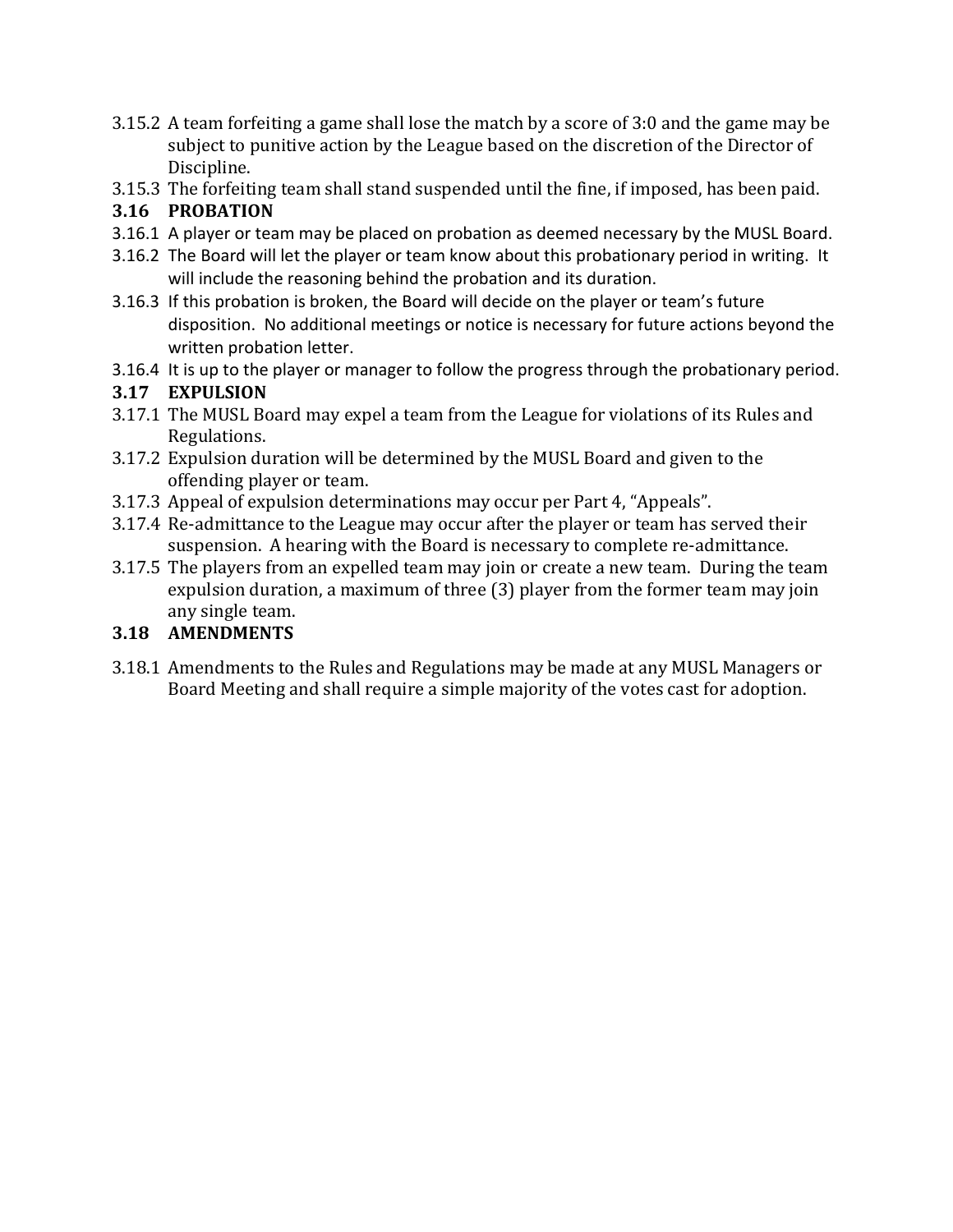#### <span id="page-21-0"></span>**Part 4.0 APPEALS PROCEDURE**

#### **4.1 PURPOSE**

4.1.1 To establish a general policy and procedure which ensures that disputes between Members of this League and the Directors of the League and/or Board will be resolved in a fair and efficient manner, protecting the rights of all parties.

#### **4.2 POLICY**

4.2.1 It shall be the policy of the League Board to uphold the laws of the MUSL as laid out in the latest revision of its Constitution, Bylaws, and Rules & Regulations where these are not in conflict with the rules of the Michigan Soccer Association (MSA), while at the same time ensuring that these laws are not applied in an arbitrary or capricious manner.

#### **4.3 APPEALS COMMITTEE**

- 4.3.1 Upon receipt of an Appeal, the Vice President shall appoint an Appeals Committee of five (5) members from among the members of the Board and team managers.
- 4.3.2 No Member of the Appeals Committee hearing a protest or appeal shall be in any manner connected, affiliated, or involved with either party to the Protest or Appeal.
- 4.3.3 The Chair of the Appeals Committee shall appoint a Secretary for the Appeals Committee, who shall ensure that a detailed record of the Hearing is recorded.
- 4.3.4 Protests of game results based on an infraction of League rules shall be the responsibility of the Director of Competition in the first instance as outlined in Rules & Regulations 3.9.

#### **4.4 PROCEDURE**

- 4.4.1 Appeals from decisions of the Board shall be submitted in writing to the Secretary within five (5) days from receipt of the oral or written decision of the Board Member.
- 4.4.2 The appeal must be accompanied by:
	- a) An Appeal Fee,
	- b) A Filing Fee.

The amount of these fees shall be determined annually by the Board (see Table of Fees and Fines in Appendix A).

#### 4.4.3 The Appeal must contain:

- a) The date of the decision or action being appealed,
- b) The reason for the appeal, e.g. violation of the Rules & Regulations, Bylaws, Laws of the Game, etc.,
- c) Any pertinent documentation available to the appellant,
- d) A list of any documentation not available to the appellant which might be pertinent to the issue.
- 4.4.4 The appellant must send a copy of the appeal to:
	- a) The respective Director against whose decision the appeal is directed,
	- b) The other party involved in the case (defendant).
- 4.4.5 The Appeals Chair shall make every effort to obtain the documents that were not available at the time the appeal was filed.
- 4.4.6 The Appeals Chair shall establish a log of all documentation received, starting with the appeal, followed by the original decision against which the appeal is directed,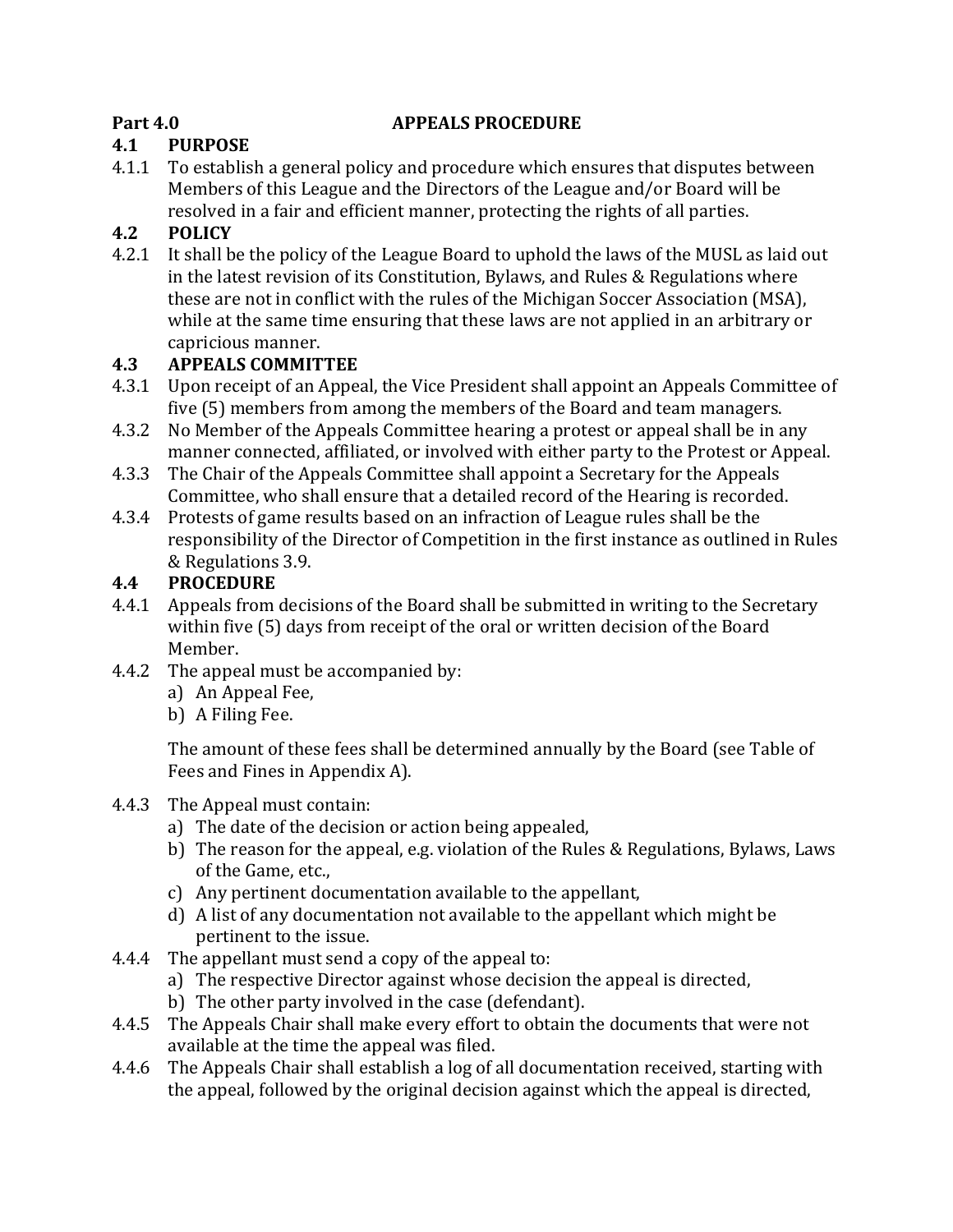and all other documentation pertinent to the appeal, including referee reports, copies of Rules, Bylaws, police reports, affidavits, and depositions of witnesses.

- 4.4.7 Upon receipt of all documentation required, the Appeals Chair shall schedule a hearing of the Appeal, ensuring that all principals in the case are available to attend at the proposed time of the hearing, and providing at least ten (10) days prior notice to the involved parties.
- 4.4.8 The Appeals Chair shall notify all Committee members and the involved principals via email of the time, date, and location of the hearing, and advise the principals of their right to bring witnesses (limited to three (3)) and of their right to representation by their Team Manager.
- 4.4.9 The Secretary shall also advise the involved parties that failure to appear at the hearing shall be deemed as conceding the matter under dispute, and as accepting the decision of the MUSL Appeals Committee based on the evidence available at the hearing.

#### **4.5 HEARING FORMAT**

- 4.5.1 The Appeals Chair shall call the hearing to order when the Appeals Committee and the principals are present. Witnesses shall not be present during the hearing of arguments but shall be heard after the presentations of the principals.
- 4.5.2 The Chair shall introduce the subject of the hearing, including:
	- a) The names of the parties to the appeal (appellant(s) and defendant(s)),
	- b) The event prompting the decision of the respective Director of the League,
	- c) The ground on which the decision is appealed, such as the rules involved or other evidence,
	- d) Ask the Secretary to read any documentation that had not been furnished to one of the parties in the matter.
- 4.5.3 The appellant shall be asked to present his/her case, including arguments as to why the decision should not stand, any evidence supporting the appeal, and any witnesses available.
- 4.5.4 The Chair and the Committee may question the appellant and/or witnesses.
- 4.5.5 The Director *or defendant* shall be asked to present his/her case.
- 4.5.6 The Chairperson and the Committee may question all involved parties.
- 4.5.7 Any witnesses may be recalled for questioning by the Committee.
- 4.5.8 The appellant may be present a closing statement.
- 4.5.9 The Director *or defendant* may present a closing statement.
- 4.5.10 The contending parties and their witnesses will be excused and the Committee will commence deliberations of its decision in executive session.
- 4.5.11 The Committee will render its decision within forty-eight (48) hours to both appellant and *defendant*, including instructions for appeal to the MSA, and turn the file with all documentation pertaining to the case over to the Secretary.
- 4.5.12 A written notice of the decision of the Appeals Committee, including the reason for such decision and directions for further appeals shall be sent to the appellant and defendant within ten (10) days of the Hearing.
- 4.5.13 Appellants whose appeal is upheld by the Appeals Committee shall be refunded the appeal fee. The filing fee shall be retained by the league.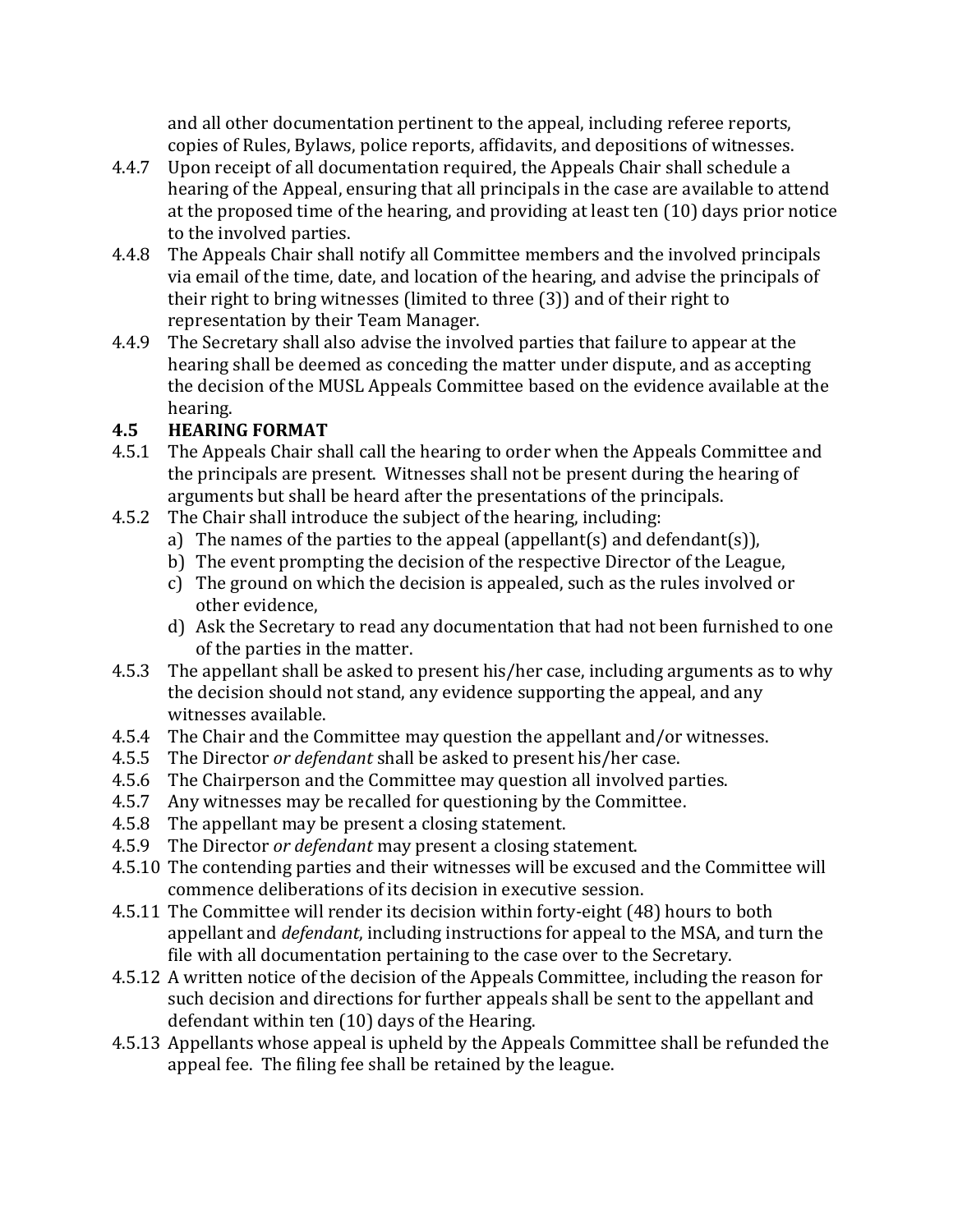#### <span id="page-23-0"></span>**Appendix A TABLE OF FEES AND FINES**

#### (Updated March 2020)

| Referee's Fees (3.8.6, Center = \$70, Assistant Referee = \$50)\$170 (each team pays \$85) |  |
|--------------------------------------------------------------------------------------------|--|

**NOTE:** Payments to be made via PayPal.

 $1$  Held in escrow and will be returned (minus any outstanding debt to the league) when the team leaves the league.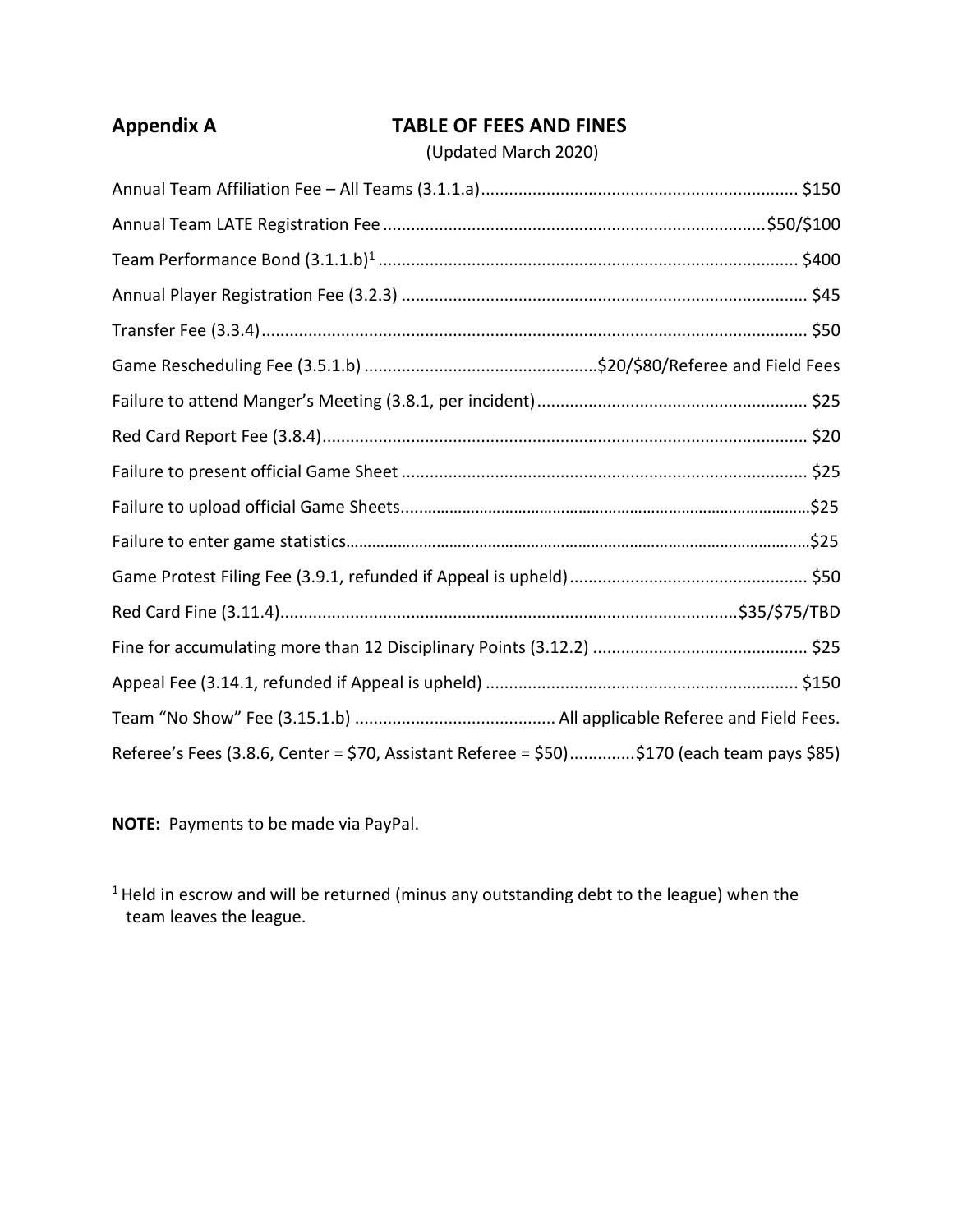

**MISSION STATEMENT** 

of the contract of the contract of the contract of the contract of the contract of the contract of the contract of the contract of the contract of the contract of the contract of the contract of the contract of the contrac

# U.S. AMATEUR SOCCER ASSOCIATION

To promote the game of soccer and

- Secure USASA membership for all men and women in the game,
- Create Opportunities for players and Spectators,
- Operate a public relations program to promote the USASA,
- Renew and improve the relationship with the youth and professional divisions,
- Educate the players and the members of the general public on the activities of the USASA